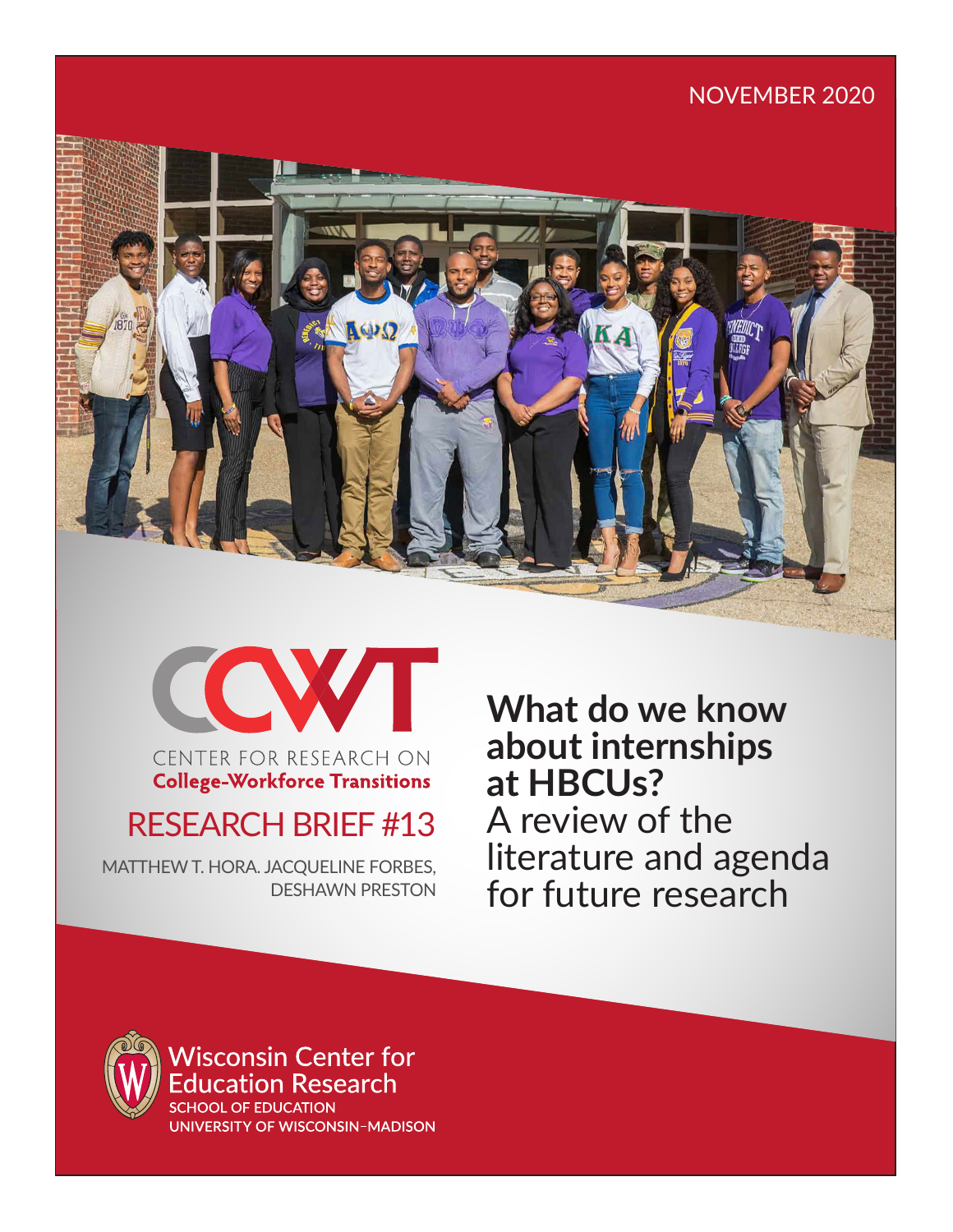# **Abstract**

Internships and other high-impact practices (HIPs) that feature experiential learning are being increasingly promoted at Historically Black Colleges & Universities (HBCUs) as a way to support students' career and academic success. In this paper we review the literature on what is known about HIPs and internships at HBCUs and how students' racial identities have influenced interns' experiences and outcomes. Our analysis finds little empirical research on internships at HBCUs and a general lack of in-depth and critical analysis on the ways that racial identity and the unique institutional cultures of HBCUs impact internships and Black student experiences. We then review contextual forces salient to Black interns' experiences such as pervasive workplace discrimination, and theoretical frameworks that could inform future research on the ways that race, culture, institutional features and local "field effects" interact to shape student experiences and professional development. We conclude by outlining a research agenda for studying internships that foregrounds issues of racial justice, adopts elements of Bourdieu's relational sociology, and investigates how the unique cultures of HBCUs influence how internships are designed, implemented and experienced.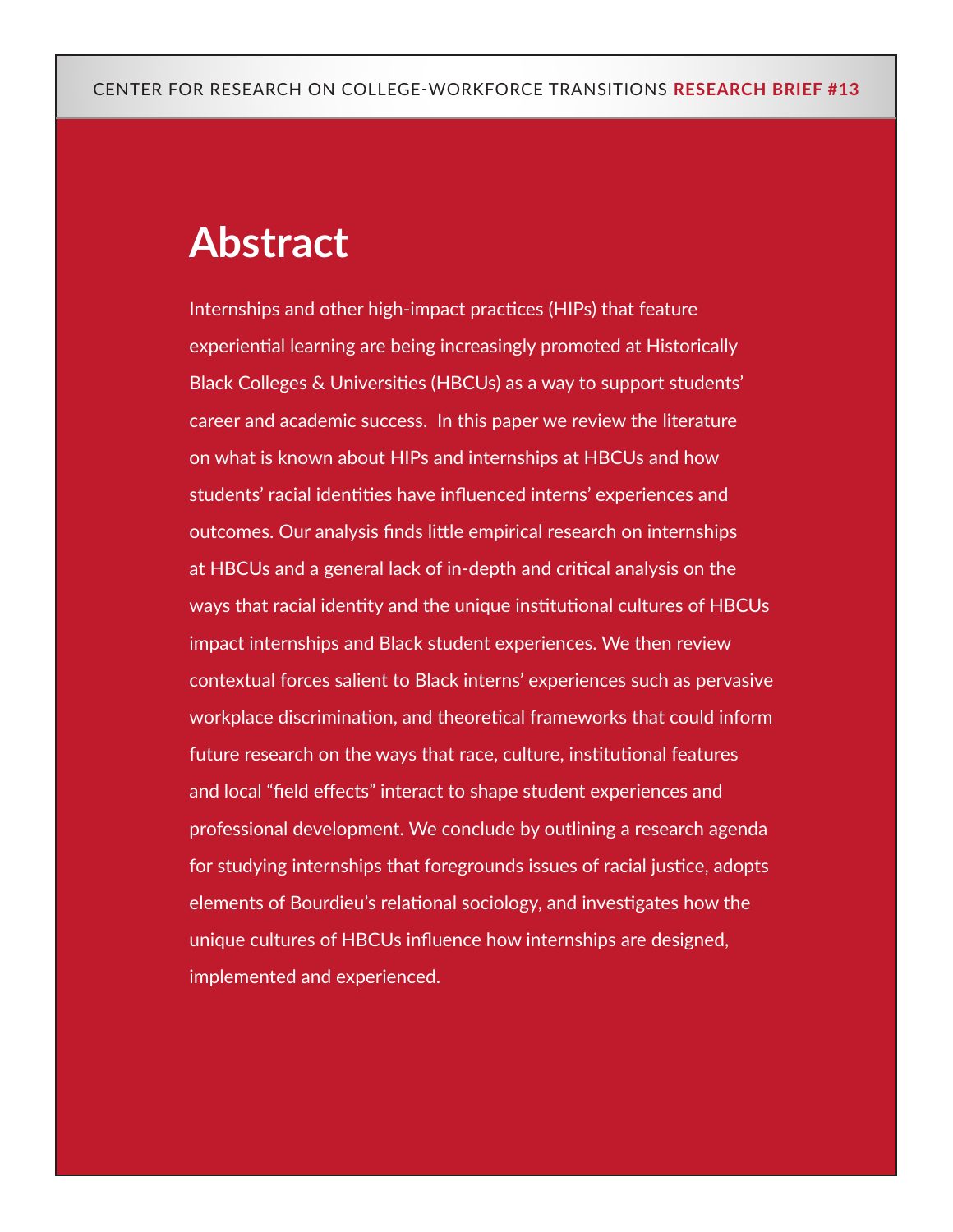## **Introduction**

Internships are widely viewed as a "high-impact practice" (HIP) that improves college students' career outcomes, with corresponding calls for postsecondary institutions to enact policies mandating internships (Busteed & Auter, 2017) and/or strongly encouraging students to participate in them during their college careers (Kuh, 2008). Advocacy for internships is also supported by a growing body of research demonstrating that internships can have positive impacts on students' employment (Nunley et al., 2016), academic achievement (Parker III et al., 2016), and developmental outcomes such as confidence in one's career trajectory (Ocampo et al., 2020). Coupled with growing pressure on colleges and universities to cultivate students' "employability" (Tomlinson & Holmes, 2016), internships are quickly becoming a central feature of institutional strategies for enhancing student success in the early 21st century.

While advocacy for internships is a sector-wide phenomenon in higher education, there is a particular emphasis on these experiences in minority serving institutions such as Historically Black Colleges and Universities (HBCUs). This focus on internships is in part an extension of a long-standing commitment to service learning and community engagement by HBCUs (Brotherton, 2002; Gasman & McKickens, 2010; Rozman & Roberts, 2006), but the Great Recession of 2008 shook the postsecondary sector and led to a renewed focus on whether or not their graduates were getting well-paying jobs, and HBCUs were not immune to this outcomes. In an indication of this focus on HBCU students' career development, in 2016 the United Negro College Fund launched a multi-institution \$50 million initiative called the Career Pathways Initiative (UNCF, 2016) that

**HBCUs are increasingly viewing work-based learning (WBL) opportunities such as internships as a key strategy to mitigate the impact of systemic inequities while serving their students' career needs and aspirations.**

aimed to increase the capacity of participating institutions to serve their students' career-related needs. Given that institutional racism in education, hiring discrimination and gaps in the opportunities available to students continues to drive disproportionate outcomes between Black students and white students in graduation rates, lifetime earnings, and employment prospects, this focus on the career prospects of Black students in HBCUs is both warranted and essential. As part of these strategies to improve their students' career prospects, HBCU leaders view work-based learning (WBL) opportunities such as internships as an important experience that can mitigate the impact of systemic inequities while serving their students' career needs and aspirations.

With this continued emphasis on internships for Black students at HBCUs, it is important to review the literature to assess what is known on the topic, and identify any gaps that should be addressed in future research. While findings from research on internships at Predominantly White Institutions (PWIs) and other campuses with few Black students may be insightful and applicable to how internships operate at HBCUs, we argue that HBCUs represent distinctive institutional and cultural contexts (Arroyo & Gasman, 2014; Harper et al., 2004), and that Black students face unique challenges and opportunities as they seek to pursue and complete internships (Bridges et al., 2008; Covington, 2017). Furthermore, issues and trends in the labor market that influence Black students' experiences in the labor market including diversity pipeline initiatives, the persistence of hiring discrimination (Quillian et al., 2017), and documented inequities in access to internships underscore the importance of improving the field of higher education's understanding of internships within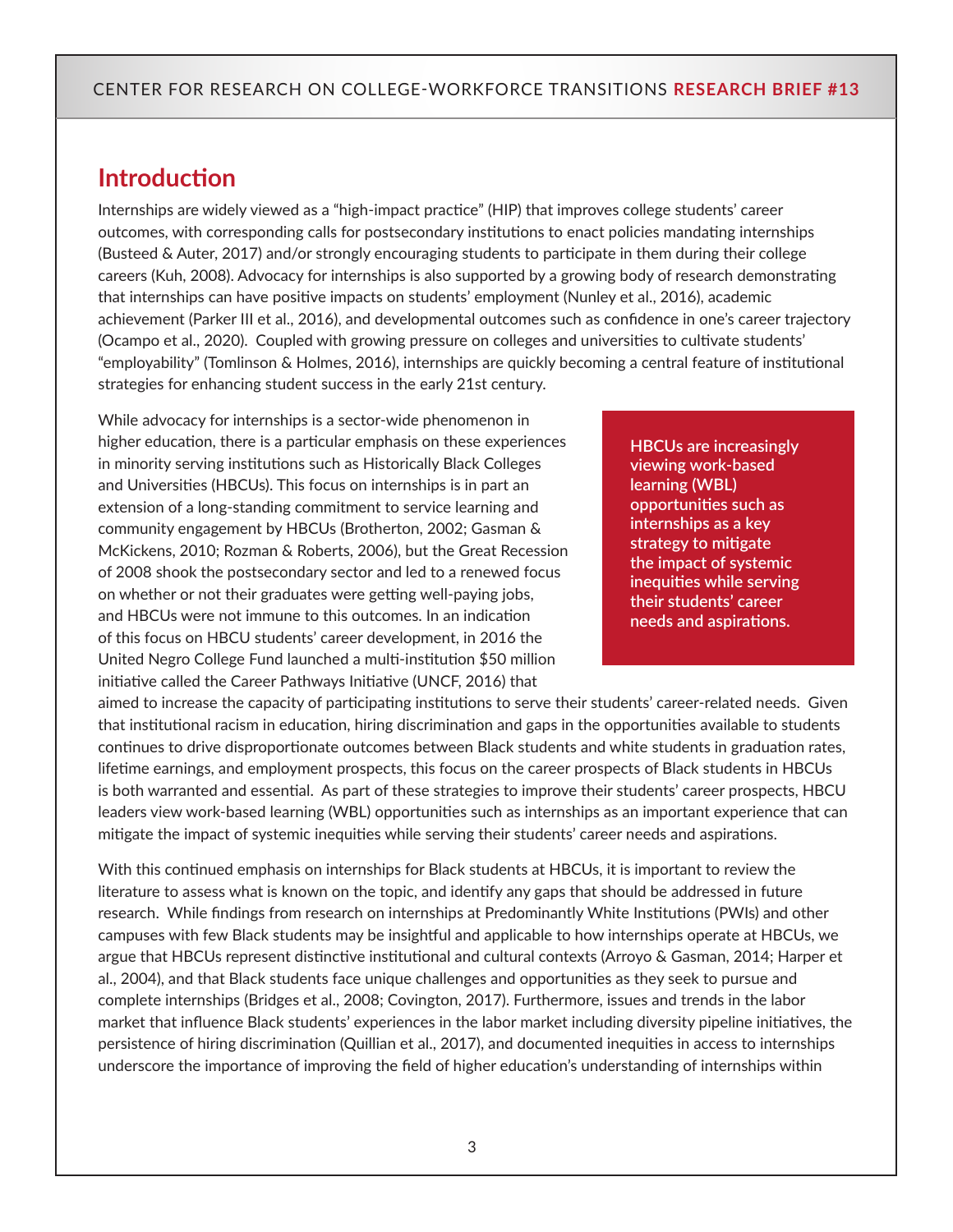HBCUs. As Outcalt and Skewes-Cox (2002, p. 344) argued two decades ago, it is "important that we understand exactly how HBCUs create beneficial environments for their African American students," and this remains true today.

However, while a robust body of literature exists on the unique cultural features of HBCUs and Black student outcomes in higher education, the literature on internship programs in HBCUs is limited, which poses a problem for career services professionals, faculty and institutional leaders who wish to better understand how to improve internships on their own campuses. In this paper we address this gap in the literature by reviewing what is known about HBCUs and internships, key issues shaping career development for Black students, and outline a future research agenda. In addressing these topics, we explicitly reject a deficit-oriented framing of HBCUs, which is a not uncommon perspective that focuses on challenges and perceived deficiencies within the sector (Williams et al., 2019), and

**In this paper we address this gap in the literature by reviewing what is known about HBCUs and internships, key issues shaping career development for Black students, and outline a future research agenda.** 

instead emphasize the unique assets that HBCUs bring to the topic of college internships. We contend that it is through understanding how these cultural and institutional assets operate and impact students' lives in HBCUs, while not ignoring the challenges facing Black students in U.S. society, represents a promising foundation for future research to explore.

### **Review of institutional context and culture of HBCUs**

Historically Black Colleges and Universities (HBCUs) are defined by the federal government as institutions of higher education founded before 1964 whose principal mission is to educate Black students (Redd, 1998). Although the federal definition explicitly focuses on Black students, HBCUs enroll and graduate a diverse set of students, regardless of their race, ethnicity, or income level. It is also important to note that HBCUs are not homogenous in structure, size or mission, as they encompass a diverse group of institutions that include both public and private, 2- and 4-year, single-sex and co-educational, and research-intensive and professional institutions (Hoffman, 1996).

HBCUs have long played an integral role in providing access and degree attainment for Black people in higher education, and in facilitating their entry into a wide range of professions (Flowers, 2002: Outcalt & Skewes-Cox, 2002). HBCUs continue to embrace their mission to empower young Black men and women no matter where they fall along the academic spectrum, and to provide opportunities for students to participate in activities that cater to cater to their Blackness while also creating a social support network to facilitate their academic and career success (Albritton, 2012). Many of the opportunities available to HBCU students, such as experiential learning, internships, service-learning, study abroad, and research experiences play critical roles in helping students to succeed in their desired careers (Owens et al., 2020). In addition, many scholars

**Besides providing access to HIPs such as internships and undergraduate research, many scholars attribute the success of HBCUs educating Black students to the unique socio-cultural features of the HBCU student experience.**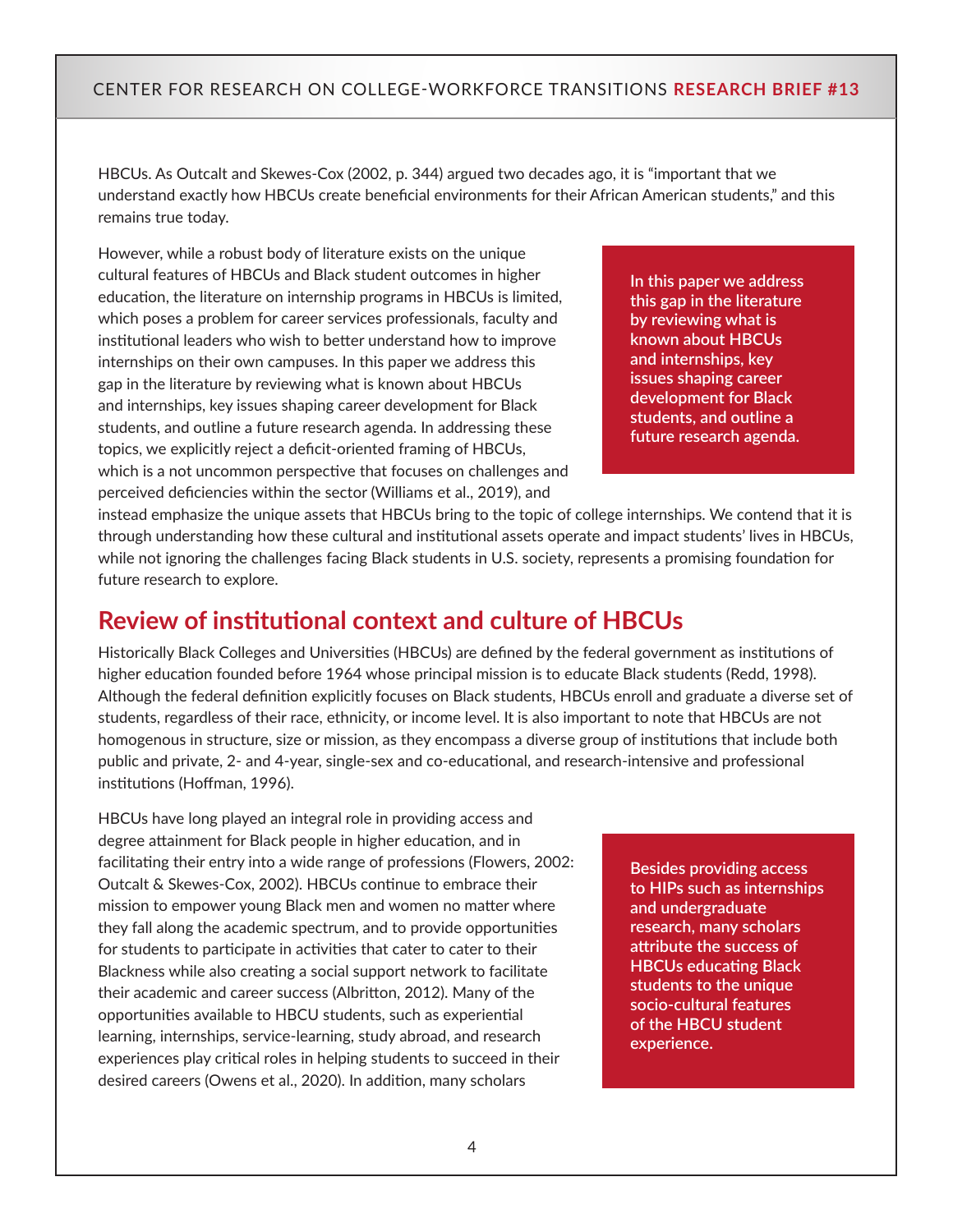attribute the success of HBCUs in educating Black students to the unique socio-cultural aspects of the HBCU student experience such as the development of social networks (especially via student clubs and the Greek system), forms of other-mothering, cultivating a sense of belonging, and culturally and spiritually sensitive academic environments that empower Black students (Albritton, 2012; Brown & Davis, 2001; Bridges, et al. 2008; Mobley, 2017; Strayhorn, 2019). For instance, in a study on how Spelman College promotes the attainment of Black women in STEM disciplines, Perna and colleagues (2009) found that students chose the college based on its reputation in supporting Black women in these male-dominated disciplines, and that the negative aspects of Black women's success in STEM (e.g., financial, psychological, & academic barriers) was ameliorated by a cooperative institutional culture, faculty support, and an extensive academic support system. Similarly, some argue that HBCUs offer a "unique sociocultural opportunity" for students, that includes "a nurturing learning environment, mentoring, and a family atmosphere for students" that aren't available at larger institutions (Perry, 2017, p. 9). Researchers also contend that HBCUs also offer Black students a campus climate that supports a sense of belonging and comfort that enhances their experience and eventual success (see Hilton & Felder, 2014), and how the unique climate and culture within HBCUs impacts the design, implementation and student experience of internships is one of the key questions driving our inquiry.

# **What do we know about HIPs and internships at HBCUs?**

A considerable amount of research exists on student experiences and outcomes while attending a HBCU, and in this section we first review research on HIPs at HBCUs, followed by a discussion of the literature on internships at HBCUs and studies of the role that race plays in internship experiences across the entire postsecondary sector.

#### **Research on High-Impact Practices at HBCUs**

Since internships are one of several HIPs that are widely promoted in colleges and universities, along with programs such as undergraduate research and first-year seminars (Kuh, 2008), we first review what is known about HIPs in HBCU contexts. Some studies on this topic adopt a case study approach and describe initiatives underway at specific HBCUs such as living-learning communities at Norfolk State University (Ericksen et al., 2015; Kirby et al., 2019), while other researchers discuss the more general impact of HIPs on underserved students (e.g., Parker III et al., 2016; Peters et al., 2019). Some studies address a central concern in our review – how does the unique institutional and socio-cultural context of a HBCU impact student experiences – such as Ericksen and Williamson-Ashe's work (2019) that found the service-oriented missions of HBCUs and close social networks developed on HBCU campuses make them especially conducive to high-quality and impactful student experiences.

**Overall, while researchers are paying an increasing amount of attention to the obstacles facing students of color in engaging in HIPs (e.g., Finley & McNair, 2013), there remains limited empirical work on the topic that is specifically focused on the HBCU context.**

Some empirical work also draws on the National Survey for Student Engagement (NSSE) to assess the prevalence of HIPs at HBCUs. For example, Bridges and colleagues (2008) analyzed NSSE data to identify high-performing minority-serving institutions and found that the HBCUs in the study had a strong dedication to service learning and community service, and that overall, student-faculty interactions and supportive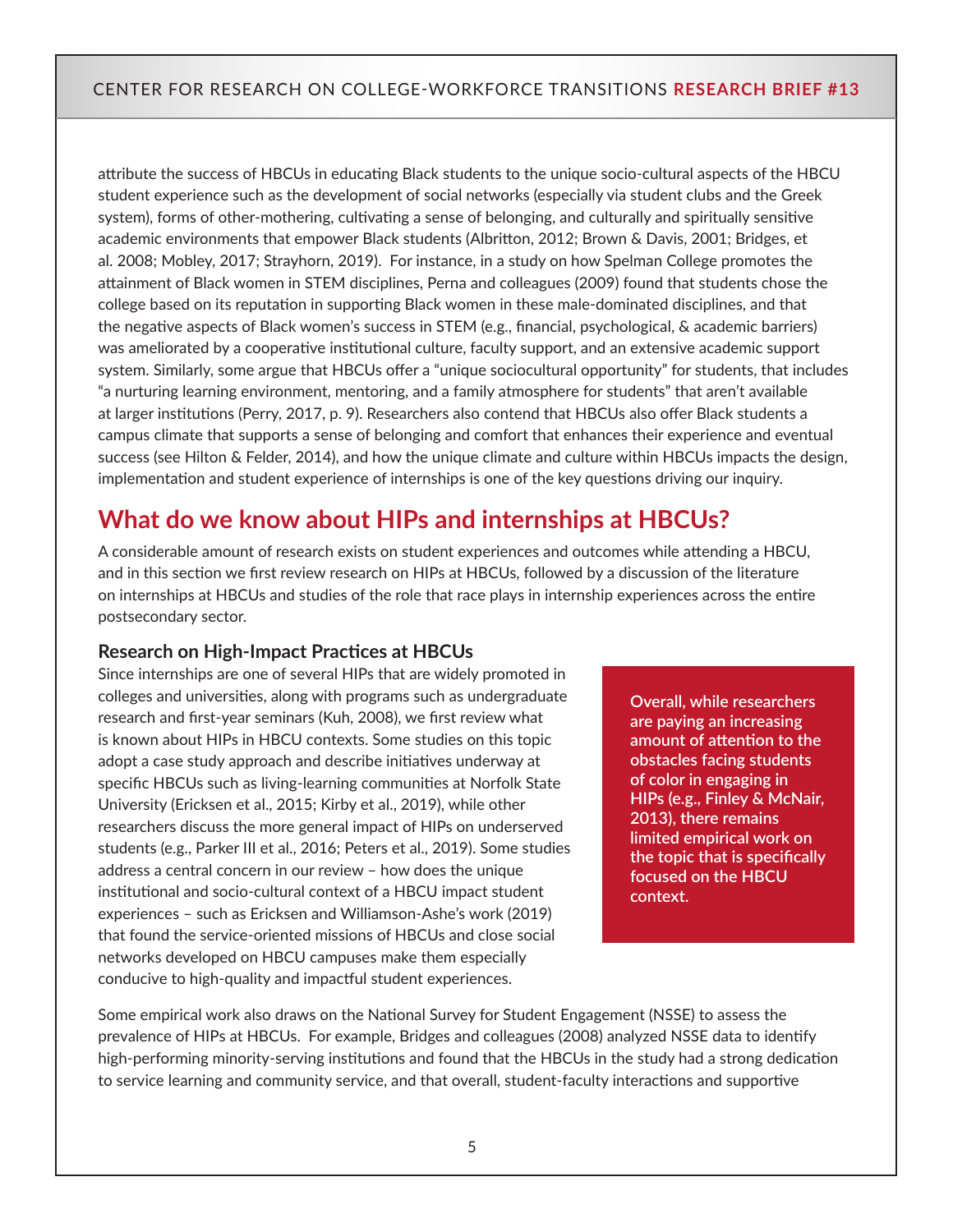campus climates for students of color contributed to their students' success. Another line of inquiry on HIPs at HBCUs includes conceptual pieces arguing for the value of HIPs on HBCU campuses including service learning (Patterson et al., 2013) and learning communities (Arroyo et al., 2016). Covington (2017) studied study abroad programs at HBCUs, which are a widely promoted HIP with outcomes including development of "global competency" skills and enhanced racial awareness, but less than 5% of students who participate in these programs are Black. Consequently, Covington (2017) argues that HBCUs should pursue institutional and programmatic efforts to focus on engaging Black students in study abroad, such as engaging Black faculty and staff to participate in the programs, acknowledging the prospects of racism during the experience, and emphasizing the benefits of study abroad to more HBCU students. Overall, while researchers are paying an increasing amount of attention to the obstacles facing students of color in engaging in HIPs (e.g., Finley & McNair, 2013), there remains limited empirical work on the topic that is specifically focused on the HBCU context, and this paucity of work also applies to the study of internships in HBCUs.

#### **Research on Internships at HBCUs**

In our review of the literature we found very little empirical research on internships in HBCUs, but with some notable exceptions that lay the foundation for scholars exploring this topic in the future. One of the limitations in some of these studies, however, is the lack of an explicit focus on the ways that students' racialized experiences and/or unique features of institutional cultures and contexts at HBCUs may be impacting internship programs. For example, a survey of internship supervisors in a criminal justice program at a HBCU (Williams et al., 2020) found that communication with clients, personal appearance, and punctuality played a positive role in students' professional development, while gender and the length of the internship did not, but the ways that race or institutional culture played in these dynamics were not included in the analysis. An examination of educational administration internships at a HBCU, with a focus on the instructional technique of problem-based learning, also did not include analyses of these critical topics (Jones, 2010). Similarly, a study of a partnership between Savannah State University and the Skidaway Institute of Oceanography that included undergraduate research and internship programs (Gilligan et al., 2007), and a study of bioinformatics internships at five MSIs (including four HBCUs) (Mendez et al., 2016), both examined internships available to Black students attending HBCUs but both also overlooked how issues of race and the unique characteristics of HBCUs may have influenced students' experiences and outcomes.

More recently, Strayhorn (2020) used data from NSSE to examine the relationship between internship participation and academic achievement for Black business majors attending HBCUs, finding no significant relationships between the two. While other scholars have found that students with internships do have better grades than those without an internship (e.g., Parker III et al., 2016), Strayhorn (2020) points out that other effects of internships such as sense of belonging are other important outcomes that should be studied in the future, as well as the role that variables such as gender play in shaping Black students' academic outcomes. One of the limitations of studies relying on NSSE data, however, is that the survey uses a compound question asking subjects if they have taken an "internship, co-op, field experience, student teaching, or clinical placement" – each of which has unique formats, regulations, and educational goals, rendering them distinct (and incomparable) types of co-curricular experiences. In addition, in this study Strayhorn (2020) did not explicitly address how the racial identity of students and/or their attendance at a HBCU impacted their experiences, though these topics are addressed in other writings (e.g., Strayhorn, 2019).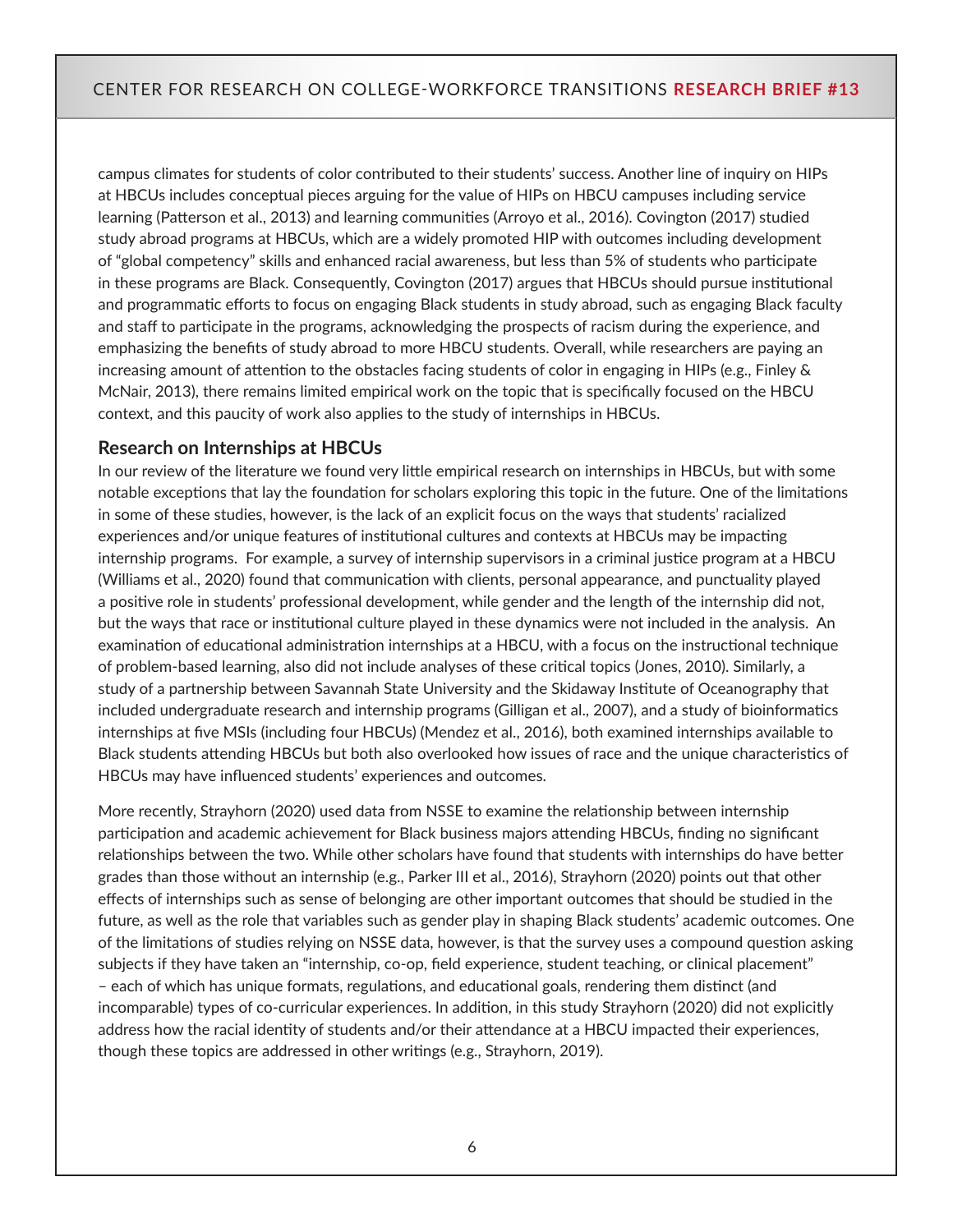In the study that most directly addressed these issues, Perry (2017) conducted an in-depth case study of a sport and recreation management internship program at a HBCU. In this dissertation, Perry (2017) examined how these internships were designed, students' experiences with them (and especially if they prepare students for the sports industry), and if administrators and students felt that being at a HBCU impacted the program, finding that students and administrators felt that effective communication, identifying and building upon students' career goals, and providing extensive support (e.g., preparation for internship, availability of staff during experience) were key elements of successful program. Based on these findings, Perry (2017) advanced a conceptual framework that includes three categories of factors that influence student experiences in sport and recreation internships – the HBCU environment, program considerations and features, and students' own career development goals and aspirations. For future research in the area, Perry (2017) suggests that aspects of HBCUs that may impact internship programming include unique student-faculty relationships, institutional awareness of and attunement to the unique challenges facing Black students, the history of experiential learning at HBCUs, and a family atmosphere conducive to student success.

The only other empirical study of internships at HBCUs identified in our review was by Vlahovic and Malhotra (2009), who described an effort at North Carolina Central University (NCCU) to establish a geoscience program that included an internship component. The effort focused on training in Geographic Information System technologies, which was designed in part to attract students given that the college competes with larger, flagship universities for students and recognition. The authors noted that demonstrating how a NCCU degree offers a clear path to employment is important for the 90% of NCCU students who receive financial aid, which internships can do. In addition, given that minority students often lack mentors while in college, an internship could address this problem by assigning students to both academic advisors and internship supervisors. However, the authors found that the most challenging part of the initiative was finding enough students for internship placements, noting the counterintuitive nature of arguing that more internships are needed for minority students, and then once they are created

**Perry (2017) suggests that aspects of HBCUs that may impact internship programming include unique student-faculty relationships, institutional awareness of and attunement to the unique challenges facing Black students, the history of experiential learning at HBCUs, and a family atmosphere conducive to student success.**

they remain unfilled (Vlahovic & Malhotra, 2009). This situation could have been created by the fact that the internships required relocation (which involved considerable financial costs) and the potential that Black students are self-selecting out of an internship due to low professional self-esteem, which led the authors to argue that more Black students should pursue internships so that they could become role models to "break the cycle of self-doubt" (p. 269). Left unaddressed in the literature, however, is how the financial and logistical obstacles to internships faced by many college students, may have a uniquely deleterious impact on Black students who also face (and are impacted by) legacies of racism and inequality in both higher education and the labor market.

#### **Research on race and internships**

While there are few studies on internships at HBCUs, the subject of race has not been ignored in the broader literature on internships. One study demonstrated that white students were more likely to complete internships than Black students, attributing these disparities in completion rates to "a reticence among African Americans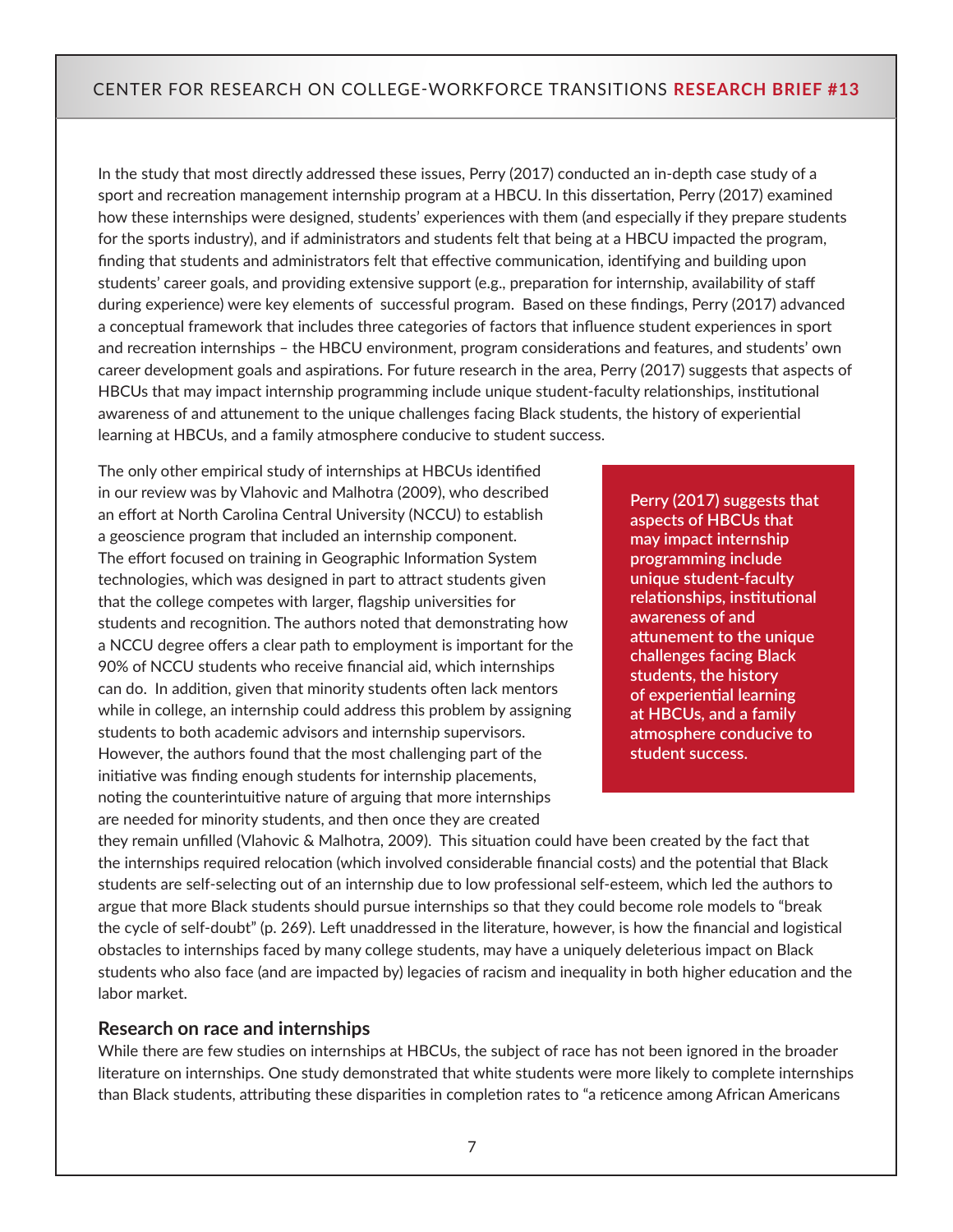to search for internships, a lack of encouragement about the internship process, a lack of site information, or some other factor" (Knouse et al., 1999, p. 39). Scholars have also documented disparities between racial groups in post-college employment rates (48% for students with minority status vs 62% for those from nonminority status) even 12 months after the internship (Luecking & Fabian, 2000). In a study of over 15,000 students at a university in the U.K., Binder and colleagues (2015) did not find significant differences in internship participation between white and non-white groups, and that internships had positive effects on students' academic outcomes regardless of ethnicity.

In our review we also identified promising studies on the topic of race and internships emerging from South Africa. In a study of Black student participation in internships in South Africa, researchers found that there was a significant increase in the number of Black Africans interns who participated in the clinical psychology training during the post-apartheid period (1995-2008) than during the apartheid period (1981-1994) (Pillay, 2009). Another study of psychology interns in South Africa found that 46% (n=42) of the students had a negative supervision event during their internship, and that more mixed-race dyads (i.e., a white supervisor and Black intern or vice versa) reported negative experiences than same race dyads, suggesting that the interns racial identity and that of the supervisor is important (Hendricks & Cartwright, 2018). In documenting that 14 students in this study experienced negative experiences on a weekly basis, this study also underscores how internships are not universally positive or "high-impact" experiences.

In a study that also addressed the racial dynamics between interns and others, in this case clients in a counseling program, Mintz and colleagues (1995) found that the mostly white interns felt unprepared for how to interact with and counsel clients of color, and that issues related to race and culture were not part of the core curriculum. This study raises questions about the adequacy of the pre-internship phase within academic courses and programs for preparing students (of any background) to interact with ethnic minorities during their internship.

Finally, we must consider how racial identity often acts as a lever that activates discriminatory or preferential treatment by institutional actors that, in practice, often operates subtly and intersects with other identities (Omi & Winant, 2014; Crenshaw, 1990). Consequently, the racial discrimination that racially minoritized students may face in securing an internship is often compounded by the longstanding social arrangements that privilege students who have access to the capital that allows them to take on unpaid or low-paid internships, and those who have access to social networks through which information about internship opportunities are shared. This is the situation that Levkoe and Offeh-Gyimah (2020) explored in a study of unpaid internships in sustainable agriculture farm internships, which tend to be dominated by young middle-class white people. Additionally, the dominant preferences for the cultural associations connected to normative whiteness passively work to limit the access points to internships for Black students and other students of color, and hinders their full participation and acceptance in internships once there (Boulton, 2015; Levkoe & Offeh-Gyimah,

**The racial discrimination that racially minoritized students may face in securing an internship is often compounded by the longstanding social arrangements that privilege students who have access to the capital that allows them to take on unpaid or low-paid internships, and those who have access to social networks through which information about internship opportunities are shared.**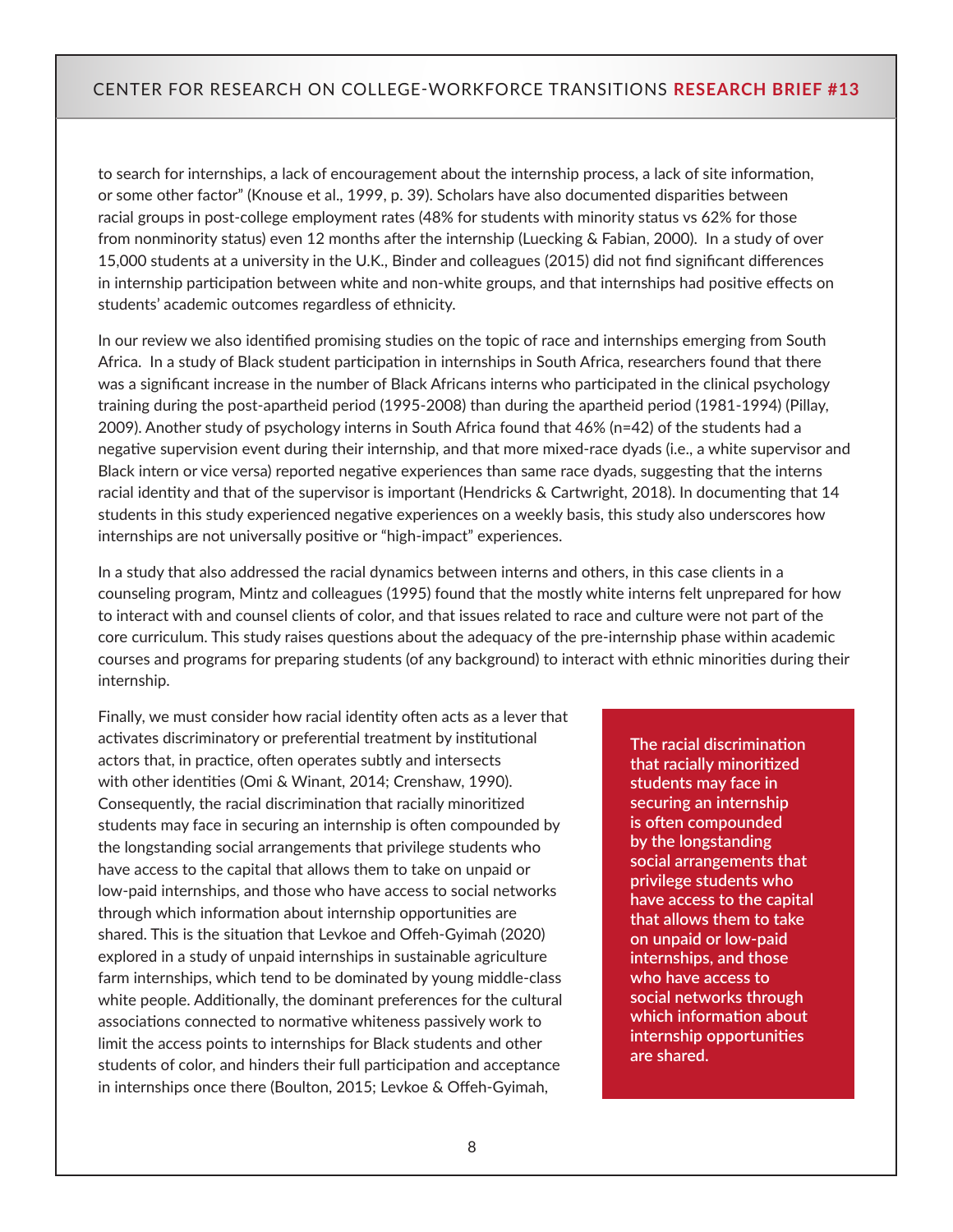2020; Shade & Jacobson, 2015). As a result, some argue that the field of internships is one characterized by inequitable forms of access and opportunity, and that they are, "the first step into a career, but a step structured by inequalities" (Swan, 2015, p. 30). In light of these issues, some researchers have suggested that non-traditional internship structures, online internships in particular, may offer an innovative solution to these common challenges (Kraft, Jeske, & Bayerlein, 2019) of internship access and equity, but the degree to which online internships reduce accessibility issues for minoritized students remains an unstudied phenomenon.

# **Contextual factors influencing Black students and internships**

We next briefly discuss some of the contextual factors that should be considered alongside the issue of internships at HBCUs, such as diversity in the workplace programming, the persistence of hiring discrimination, and the issue of student-supervisor racial dynamics. These topics are important to discuss because internship programs do not operate in a social, political or historical vacuum, and instead are deeply embedded in and shaped by these forces.

#### **Pipeline programs for enhancing diversity in the workforce**

Diversity pipeline programs have emerged as a popular strategy to recruit, develop and train a diverse future workforce within an industry or a corporation, and often fit squarely within an organization's larger talent development strategy (Cherinka & Prezzama, 2015; Mason et al., 2016). Even when these initiatives do not include internship programs, and they sometimes do (see Vlahovic & Malhotra, 2002), they remain a widely practice form of corporate engagement with minoritized communities, and thus impact the

**Diversity in the workplace programming, the persistence of hiring discrimination, and the issue of studentsupervisor racial dynamics are important to discuss because internship programs do not operate in a social, political or historical vacuum, and instead are deeply embedded in and shaped by these forces.** 

broader context of Black students' job seeking behaviors and experiences. Besides addressing continued racial disparities in the workforce, with white people and men overrepresented in occupational categories such as corporate senior leadership (Hunt, Layton, & Prince, 2015) and in professions such as law and medicine (Augustin & Stumpf, 2018; Cunningham & Steele, 2015), pipeline programs are also designed to address persistent workforce shortages. In fact, Mason et. al. (2016) notes that "the inability of the overall health profession to keep pace with the U.S. population is a greater contributor to health disparities than access to care" (p. 1980). In other words, the inability of specialty professions to meet the critical needs of a rapidly diversifying population exacerbates existing economic, health and educational disparities in the U.S.

Some programs may recruit students as early as high school and provide several years of training, or as late as postgraduate studies with an abbreviated training timeline. In addition to participating in an internship, students who participate in these programs often receive additional investments in the form of mentorship and training, which can serve to increase the commitment level from the student to the organization or industry, and, in turn, ensure that the student is highly trained and committed when hired on a full-time basis (Cherinka & Prezzama, 2015). One such example was scrutinized in a study by Mason et al. (2016) as they examined a targeted health professions pipeline program for women and other minoritized groups. In particular, they examined the efficacy of the Orthopaedic Summer Internship Program in recruiting groups who are traditionally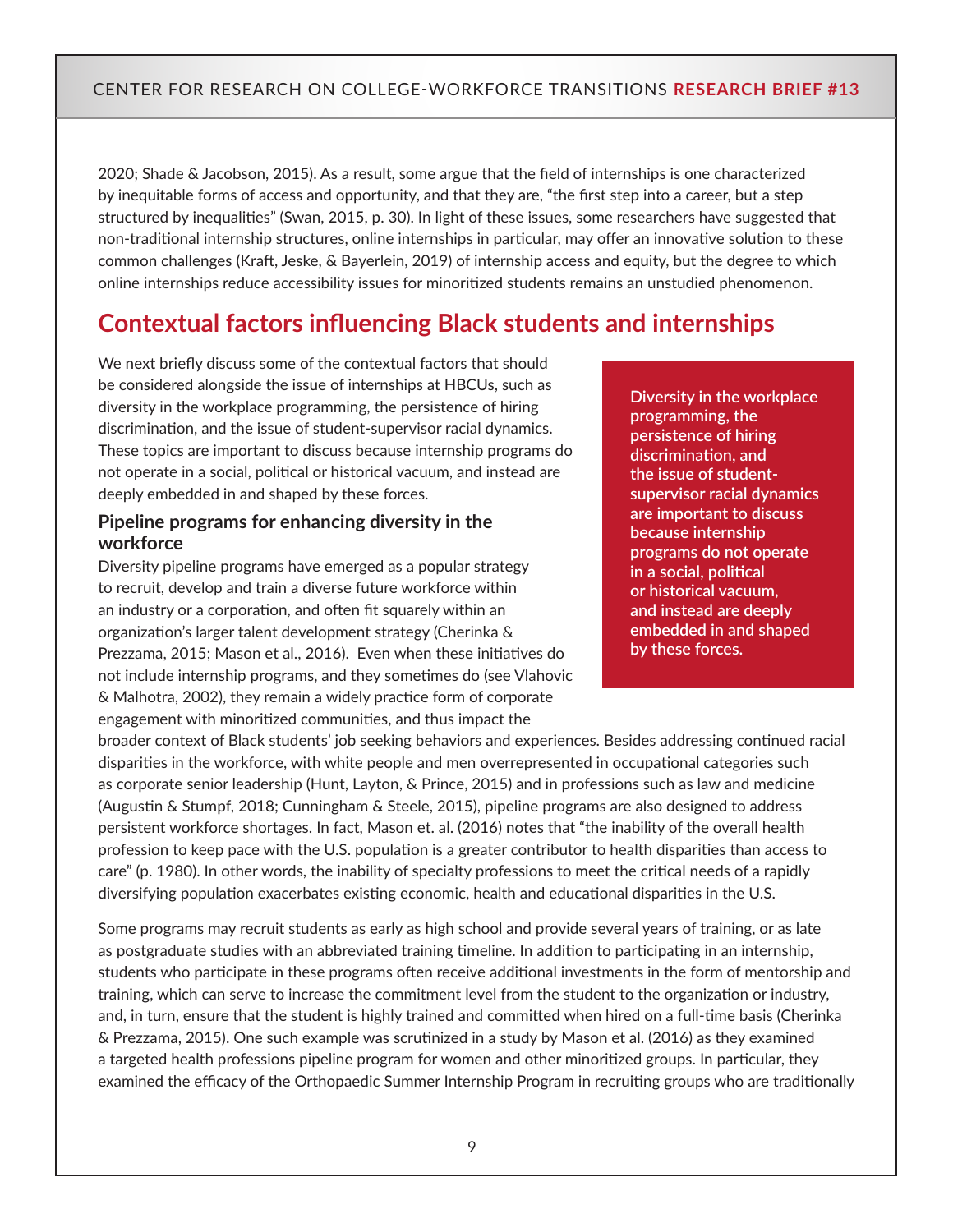underrepresented in orthopaedic surgery into the profession. The results of the study showed a strong positive correlation between those that completed the summer internship program and applicants to orthopaedic residency programs. While literature on the relationship between diversity pipeline programs and internships is limited, internships are sometimes a component of diversity initiatives in fields such as medicine (Bouye et al., 2016) and accounting (Ross et al., 2014) and thus represent a fruitful topic for future inquiry.

#### **Workplace and hiring discrimination**

Another contextual factor that plays a crucial role in how students of color find success (or not) in the workplace is the persistence of hiring discrimination in the labor market. While little research exists on discriminatory practices and/or experiences in internships, a considerable body of evidence exists that makes it clear that discrimination on the basis of race/ethnicity, gender, age and even body type continues to plague U.S. society and labor market. For instance, a recent meta-analysis of field experiments on hiring discrimination against Black and Latino applicants, which represented 55,842 applications for 26,326 applicants since 1989 found that white applicants receive 36% more callbacks than Black applicants

**Contrary to claims of declining discrimination in American society, our estimates suggest that levels of discrimination remain largely unchanged, at least at the point of hire" (Quillian et al., 2017).** 

and 24% more than Latino applicants, with applicant education, occupational group and local labor market conditions held equal. The authors conclude that, "contrary to claims of declining discrimination in American society, our estimates suggest that levels of discrimination remain largely unchanged, at least at the point of hire" (Quillian et al., 2017, p. 10870).

A resume audit study, where fictitious resumes are sent to employers with all applicant attributes being equal except for "distinctively" Black (e.g., Ebony Booker) or white (Cody Booker) names for male and female applicants, similarly found that white applicants received 14% more callbacks for job interviews (Nunley et al., 2015). The persistence and widespread nature of hiring discrimination has a variety of negative implications for Black students in general, and students from HBCUs in particular. Besides reducing the prospects for gaining employment and for college graduates, a toe-hold in an early career position, discriminatory practices and their widespread acknowledgment can have psychological impacts on students of color. For instance, people of color are more likely to compromise career aspirations due to perceived barriers to access to educational and career opportunities, in effect self-selecting out of certain career pathways (Fassinger, 2008), a situation that is exacerbated for Black women who face the combined issues of sexism and racism in the labor market (Omi & Winant, 2014).

#### **Minority owned businesses and implications for internships**

Finally, we raise an issue that is rarely discussed in the internship literature or in discussions about HIPs or internships at HBCUs – that of the racial dynamics at play between Black students and non-Black employers. While scholars have examined the ways that HBCUs can spur minority-owned business development (Adebayo et al., 2001), the literature is silent on the ways that the racial identity of student interns and their employer hosts may impact student experiences. Considering that some studies have found mixed-race dyads of intern-supervisors to be strongly related to negative intern experiences in South Africa (Hendricks & Cartwright, 2018), and the aforementioned prevalence of workplace harassment (Holder et al., 2015) and hiring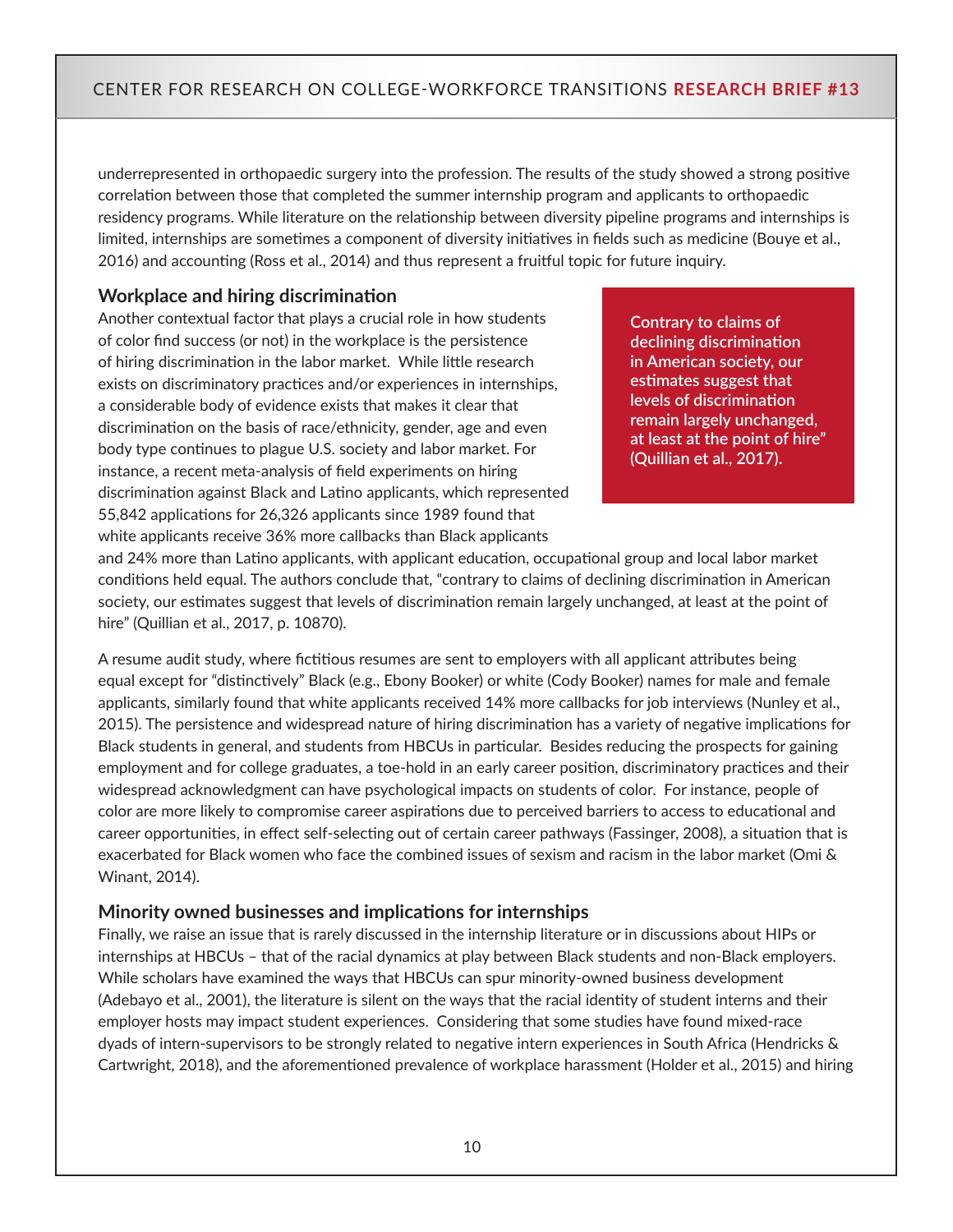discrimination against Black job applicants, it is not unlikely that Black students from HBCUs will have different experiences in an internship depending on the racial background and identity of their supervisors. While the political, historical and socio-cultural contexts in which the South African study took place is obviously different from those facing Black student interns in the U.S., there are similarities between the two contexts – especially the prevalence of racial segregation and discrimination (Massey & Denton, 1993) – that may make these insights about South African student interns relevant for HBCU students pursuing internships.

# **Theoretical considerations for studying HBCU students and internships**

Our review of the literature on HBCUs and internships revealed a paucity of empirical studies on the topic, particularly those that explicitly addressed the ways that culture, racial identity and the unique institutional climate and history of HBCUs may impact how internships are designed, implemented and experienced. Several promising studies that address the topic of internship participation and outcomes at HBCUs (e.g., Strayhorn, 2020) and how HBCUs cultivate distinctive climates for Black students pursuing internships (e.g., Perry, 2017) lay the foundation for a new research agenda on the topic, which is sorely needed as internships and other HIPs are increasingly promoted across the postsecondary sector. As Parker and colleagues observed (2016), "For institutions with special serving missions, internship involvement is an indispensable practice for students" (p. 108), which makes it highly likely that the field of higher education in general and minority-serving institutions in particular will continue to see internships as a vehicle for enhancing student

**Our review of the literature on HBCUs and internships revealed a paucity of empirical studies on the topic, particularly those that explicitly addressed the ways that culture, racial identity and the unique institutional climate and history of HBCUs may impact how internships are designed, implemented and experienced.** 

success. In this final section, we briefly discuss theoretical considerations for the study of internships for Black students attending a HBCU, and pressing questions facing the field that should be addressed in future research.

#### **Theoretical frameworks for studying internships and student success**

In studying the experiences of Black HBCU college students' internship experiences, which is a complex topic that implicates a wide variety of factors, a theoretical framework is useful if not essential for empirical investigations and campus policymaking. To study internships more generally, scholars have developed frameworks that aim to articulate the processes that impact students' experiences and outcomes during the internship experience. For example, the management scholars Narayanan, Olk and Fulkami (2010) contend that most internship research ignores the interplay among the three actors involved in the experience – students, university, and the company – which led to their framework that focuses on the testing of specific antecedent (e.g., employer and university size and structure, student readiness) and processual factors (e.g., employer and university communications with students) that may contribute to particular outcomes for all three parties. Another framework focused on internships is that of Sweitzer and King (2013), who outlined four stages of an interns' experience that included anticipation, exploration, competence and culmination. In focusing on how students themselves construct meaning of their experiences, and also the importance of interns being introduced into new (and potentially discordant) socio-cultural and professional contexts,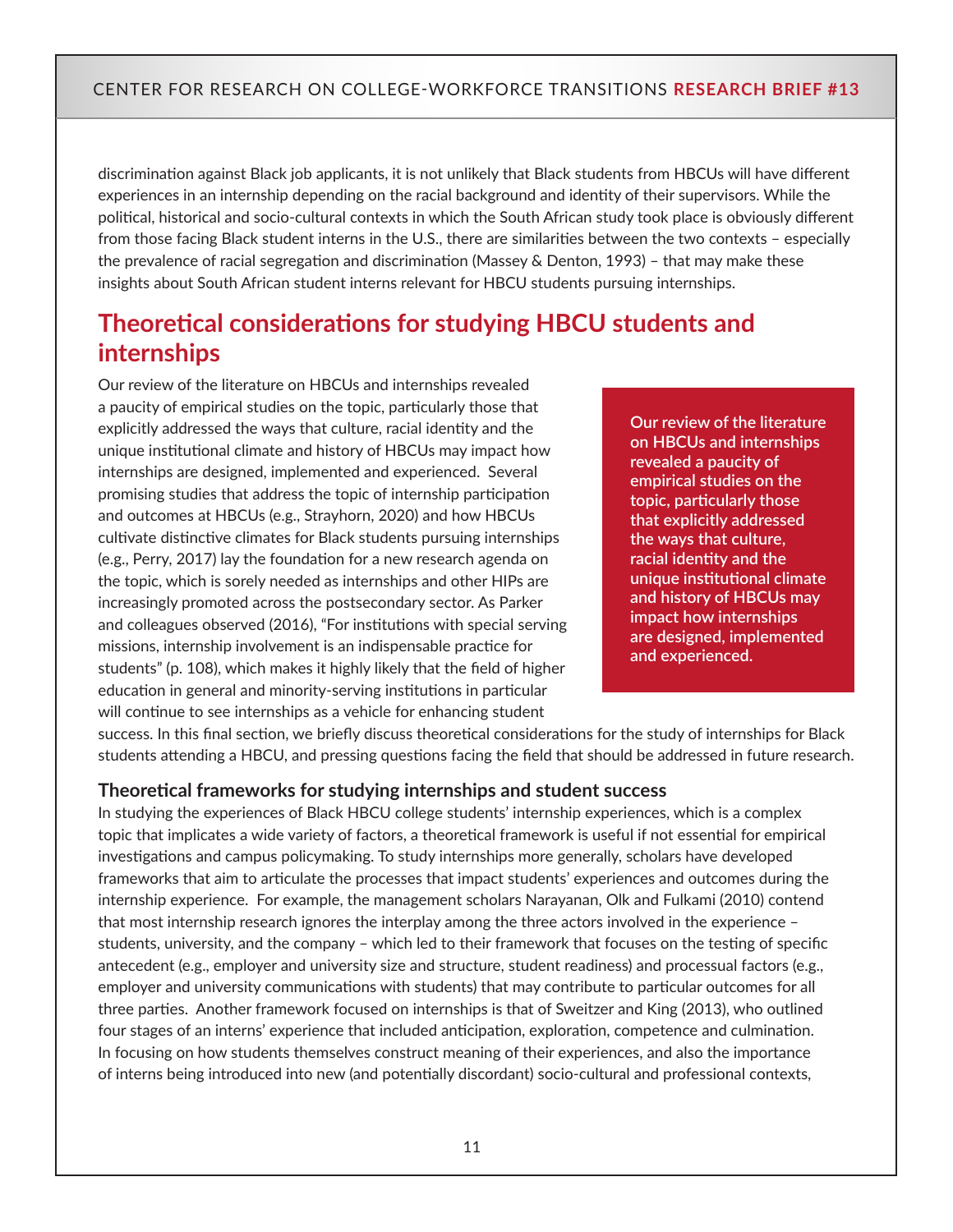this framework is consistent with developmental perspectives in vocational psychology that also emphasize constructivist and processual accounts of development (e.g., Savickas et al., 2009).

However, while these frameworks represent important advances in understanding the mechanisms by which internships impact college students, they do not explicitly account for students' racial identity, institutional cultures and capacities, and racial dynamics between employer hosts and student interns. Of course, several frameworks do exist that focus on college student success and development, some of which are explicitly designed to attend to these issues of racial identity and socio-cultural forces. Three of the most widely used frameworks in the higher education literature include Astin's theory of student involvement and assessment (1984), Tinto's model of student departure (1993) and various models of student engagement (Pascarella & Terenzini, 2005). While a thorough review of these frameworks is beyond the purview of this paper, it is important to note that some of these influential models have been criticized for failing to adequately account for racial identity and even for perpetuating misguided notions of cultural assimilation and the erasure of nonwhite student identities, needs and experiences, and for failing to focus on the unique experiences of Black students and/or address the distinctive nature of HBCUs (Arroyo & Gasman, 2014).

In particular, Tinto's (1993) model of student departure, which is based on theories of rites of passage from cultural anthropology (Van Gennep, 1960) and that of suicide by sociologist Emile Durkheim (1951), has been critiqued for arguing that college student success and persistence depends on how well they shed their pre-college identities and assimilate into the new "culture" of a college, which results in new student identities. In advancing this argument, critics suggest that Tinto (1993) overlooks the history of oppression and discrimination against non-white peoples in the U.S., ignores the harm done to students of color represented by an assimilationist view of college student success, places unfair and immoral burden on students of color to break with their cultural origins, and perpetuates a racist and classist discourse that fails to address the unique assets and needs of college students of color (Arroyo & Gasman, 2014; Harper & Quaye, 2015; Tierney, 1992, 1999).

In one of the most robust and multi-dimensional models of students' of color success in college, Museus (2014) advanced a framework that was processual, accounted for influences at the macro-, meso- and micro-levels, and highlighted the cultural dimensions of the college experience. Given our interest in the cultural aspects of both internship experiences and HBCUs as unique postsecondary institutions, the critiques of Tierney (1992, 1999) regarding Tinto's (1993) approach are also worth closer inspection. Tierney (1999) notes that culture is "an elusive term that demands definition" (p. 83), and in rejecting the not uncommon view that culture refers to values, norms and practices that are uniformly shared among an entire population or organization, he instead defines it as, "a set of symbolic processes, ideologies, and sociohistorical contexts that are situated in an arena of struggle, contestation, and multiple interpretations" (p. 83). This view of culture is consistent with developments in organizational studies that reject the idea of a single "culture" that characterizes entire institutions or communities, but instead suggests that values, norms and practices reside at smaller, meso-level units such as departments and are better seen as "sub-cultures" (Martin, 2002). Consequently, claims about cultural phenomenon applicable to large groups, communities or organizations (e.g., HBCU culture, Black culture, STEM culture) likely obscure important differences within sub-groups or even within individual persons (DiMaggio, 1997; Strauss & Quinn, 1997).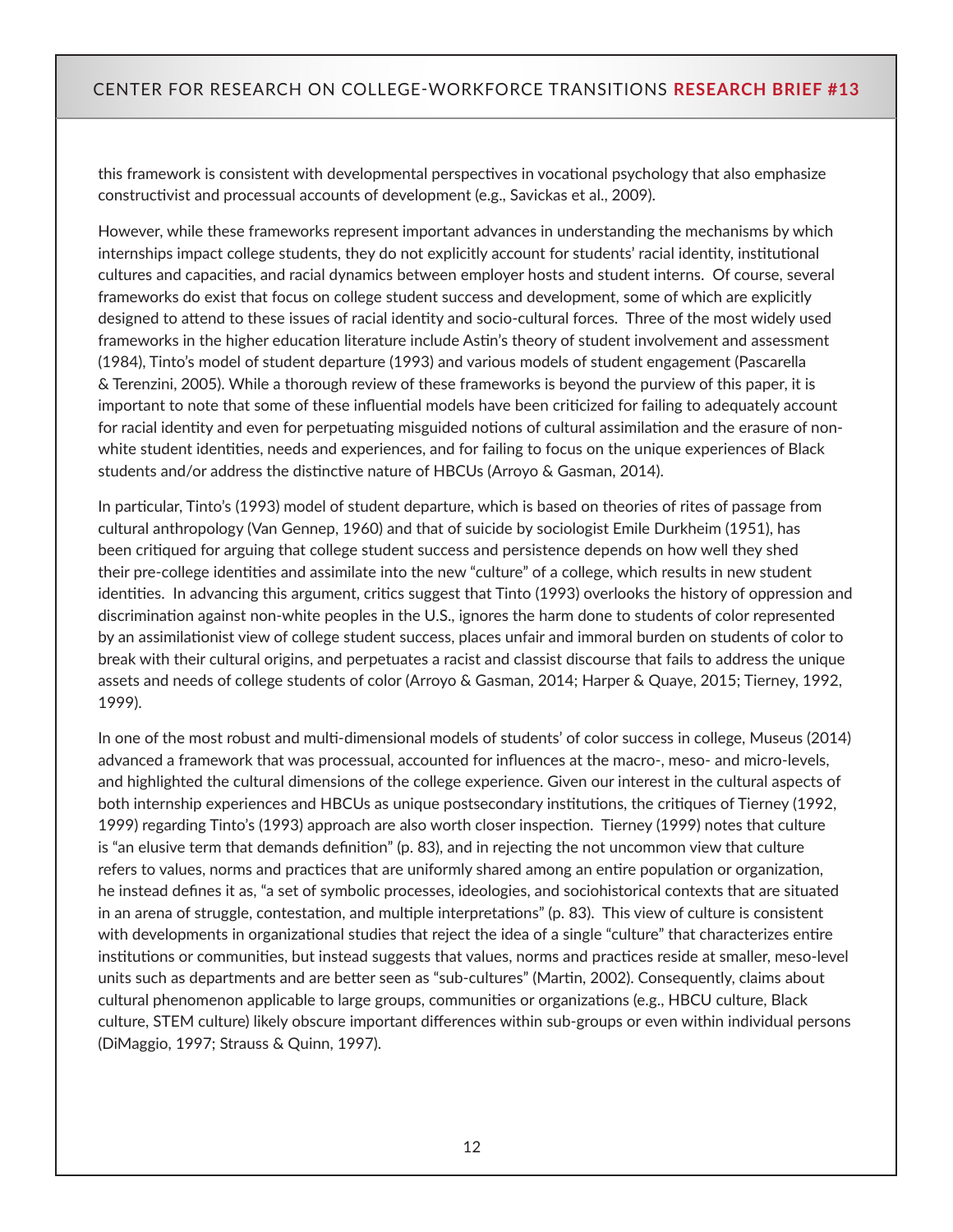In advancing an alternative view, Tierney (1999) draws upon French sociologist Pierre Bourdieu's work to place the focus on "cultural capital," which refers to cultural resources that can be used to "purchase" position or prestige in society, and can take institutionalized (e.g., academic credentials), objectified (e.g., fine art, music) and embodied (e.g., tastes, dispositions and skills) forms (Bourdieu, 1986; Lareau & Weininger, 2003). Combined with Bourdieu's (1977) notion of "habitus," which refers to an individuals' internalized dispositions and cognitive schema that shape how they think and act (e.g., Lizardo, 2004), Tierney (1999) argues that cultural capital and habitus are useful ways to think about college students of color entering a postsecondary institution, where entering students bring with them a variety of experiences and cultural identities via their habitus, whereupon institutions can elect to affirm these identities via a program that he calls "cultural integrity" (p. 84).

The construct of habitus has also been used by scholars investigating Black students experiences at HBCUs, and how high-performing institutions support and engage various facets of students' habitus instead of denying them (Bridges et al., 2008). According to this perspective, the degree of "fit" between a Black students habitus and that of the institution is a critical element in determining their ultimate success in college. This perspective is not dissimilar to Harper's (2009) advocacy of race conscious student engagement practices, where educators are advised to go out of their way to ensure that students of colors are provided with activities and opportunities that affirm their cultural and racial identities, instead of blaming students for a lack of success while ignoring the role that institutions can and do play, or "institutional negligence" (p. 138). This account of postsecondary organizations as "innocent" or raceneutral entities is also rejected in Ray's (2019) theory of racialized organizations, which instead posits that they are racial structures wherein individual and group "cognitive schemas" are linked to organizational norms which too often result in the unequal distribution of resources.

Finally, the work of Arroyo and Gasman (2014) in developing a

**The construct of habitus has also been used by scholars investigating Black students experiences at HBCUs, and how highperforming institutions support and engage various facets of students' habitus instead of denying them (Bridges et al., 2008). According to this perspective, the degree of "fit" between a Black students habitus and that of the institution is a critical element in determining their ultimate success in college.** 

non-Eurocentric model of Black student success is worth noting with respect to our current focus on Black students, HBCUs and internships. In this model, the authors pay close attention to institutional forces and contexts that includes a supportive environment (e.g., robust peer networks), robust extracurricular activities (e.g., leadership opportunities), and a rich climate of academic success and achievement. Their framework also adopts a process-oriented perspective wherein students access higher education via an "institutional entry point" that implicates issues of access and affordability, and iterative processes of identity and value system development during the college experience (Arroyo & Gasman, 2014). What is notably lacking, however, in current frameworks for studying student success in HBCUs and/or students of color's experiences in higher education are applications to the unique problem of internships which requires attention to multiple "fields" or venues where students attempt to gain entry and function - namely that of both postsecondary institutions and a new organization where the internship is located. In addition, we suggest that research on internships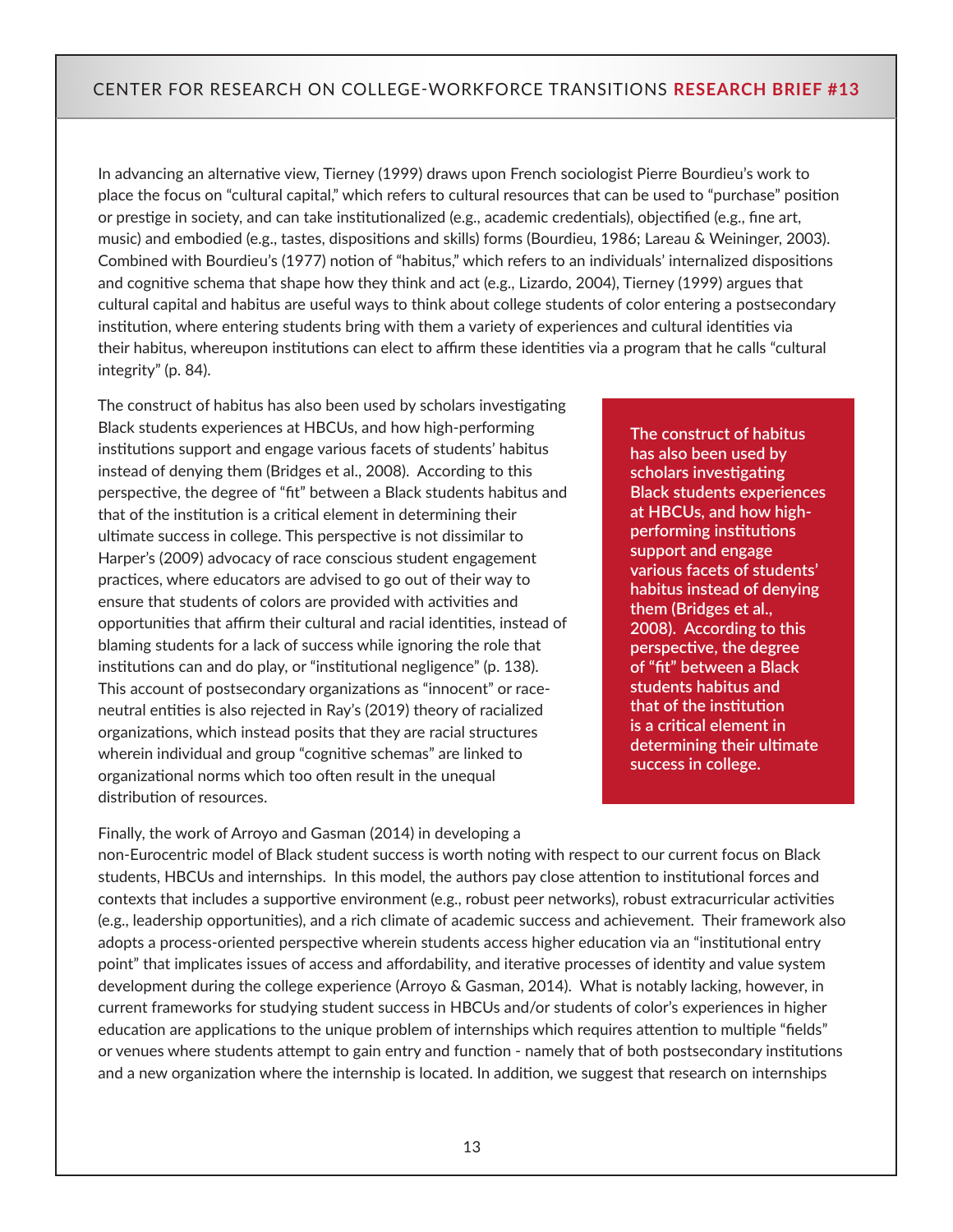at HBCUs also would benefit from drawing upon research in counseling and vocational psychology that focus on psychosocial aspects of student growth and development (e.g., Savickas et al., 2009), cognitive and cultural anthropology that highlights how cultural forces function at the individual level (e.g., Strauss & Quinn, 1997), and intersectionality theory that emphasizes how socio-historic factors interact to shape identities and inhibit opportunities for individuals (Crenshaw, 1989). In addition, despite the prior use of Bourdieu's (1977) field theoretic perspective in the literature, research that adopts a fuller explication of Bourdieu's field theory that accounts for not only forms of capital and habitus, but also the various fields in which individuals and organizations are positioned and engage with one another (i.e., field effects) (see Ferrare & Apple, 2015), have yet to be articulated.

Collectively, these theoretical discussions raise important issues for our present consideration of Black students, HBCUs and internships, and we next turn to questions and issues that future researchers should consider when studying these complex phenomena.

#### **Pressing questions facing research on internships at HBCUs**

There are a host of pressing research questions that scholars can and should address, as the advocacy for HIPs, internships and careerfocused programming is unlikely to cease in the near future in higher education in general, and among HBCUs in particular. Besides the relative lack of empirical work on HBCUs and internships, one of the biggest limitations in the literature is that when HBCUs are included in some studies, the issues of student racial identities and HBCUs as unique cultural institutions are sometimes overlooked or ignored. Similarly, studies on internships that address issues of race too often include race as an independent variable, but with little in-depth examination of the ways that racial identity, politics and discrimination may impact how internships are designed,

**One of the biggest limitations in the literature is that when HBCUs are included in some studies, the issues of student racial identities and HBCUs as unique cultural institutions are sometimes overlooked or ignored.** 

implemented and experienced by students. Consequently, the issues of race and racial identity needs to be prioritized and problematized in research on college internships as an important and potentially influential factors, variables or contexts, and the research endeavor itself should be scrutinized in light of these issues (see Rios-Aguilar, 2014).

In beginning to articulate a research agenda on internships at HBCUs that foregrounds these issues, as well as the unique socio-cultural environment of these postsecondary institutions for Black students, we first argue that existing issues and questions in the broader literature on internships be pursued but with an explicit focus on race and racial identity. Topics that are currently being addressed in the literature include the role that supervisor behaviors plays in shaping the outcomes of an internship (Hora et al., 2020, McHugh, 2017), differential impacts of unpaid versus paid internships on student outcomes (Silva, 2020), and the impact of first-generation status on internship participation (Ro et al., 2020) to name but a few. In addition, research on the ways that culture and racial identity impact

**To adequately delve into these complex issues, scholars will need to place race, culture and institutional identity at the center of their inquiries, treating each with the theoretical sophistication and nuance that they require.**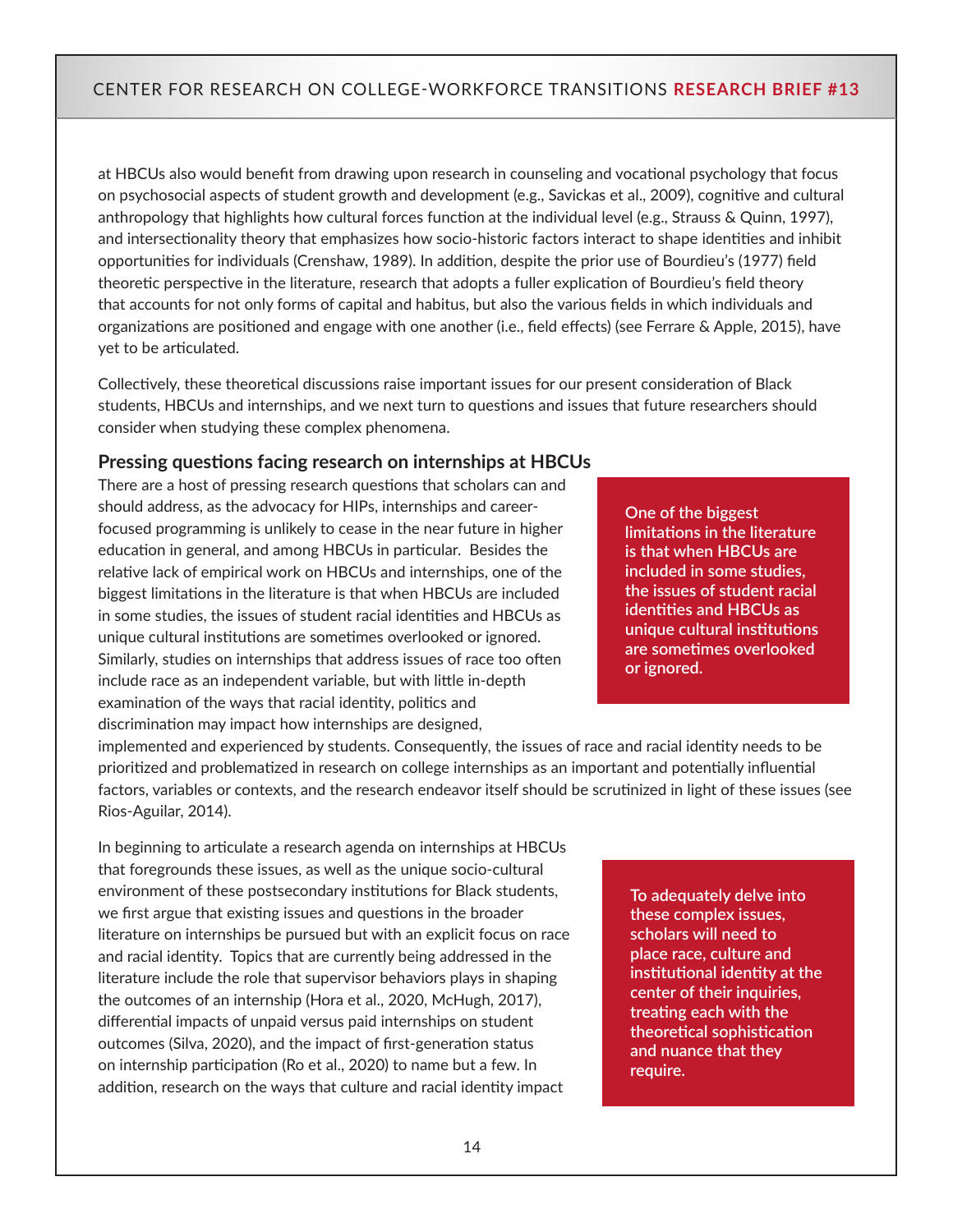mentoring relationships and experiences should also be built upon to investigate student-mentor dynamics at HBCUs (e.g., Byars-Winston et al., 2020). With a new focus on racial dynamics and identity, the growing body of literature on internships can address two of the most pressing issues facing higher education – that of racial equality and college students' career success.

To adequately delve into these complex issues, scholars will need to place race, culture and institutional identity at the center of their inquiries, treating each with the theoretical sophistication and nuance that they require. In doing so, we suggest that the relational sociology of Bourdieu (1977) represents a particularly robust set of "thinking tools" with which to analyze internships for Black students at HBCUs, especially with an emphasis on the ways that power and structural forces manifests in reproducing inequality via educational systems. In addition, we offer the following issues and questions that could be addressed in future research:

- How do the habitus and possession of various forms of capital (i.e., cultural and social) of Black students attending HBCUs evolve and adapt when they enter the new fields of a college or university, and then the internship site?
- How do the conditions and characteristics of the distinctive fields of Black students' pre-college experience, the postsecondary institution (i.e., HBCU) itself, and then the internship program influence their experiences and career-related outcomes?
- How, if at all, does the tradition of service learning at many HBCUs impact how internship programs are designed and implemented?
- What role does the Greek system at HBCUs play in shaping students' acquisition of internships, social capital, and subsequent employment outcomes?
- To what degree are specific features of internship programs (e.g., duration, tasks, type of supervision), aligned with Black students' identities and career-related goals?
- What are the gatekeeping practices (i.e., hiring criteria) used by employers in local and regional labor markets, and to what degree do they take into account the students' racial identities, habitus, and possession of social and cultural capital?
- How, if at all, has the Covid-19 pandemic and protests against anti-Black violence and discrimination in the summer of 2020 influenced how HBCUs are interacting with the employer community, and consequently creating internship opportunities for students?

As the postsecondary sector enters into yet another recession where the career outcomes of college students will become more fraught, competitive, and precarious, and the nation struggles to address its long-standing racial inequities, it is likely that internships and other forms of work-based learning at HBCUs will become even more important experiences for students and institutions. To ensure that these programs, however, are designed and implemented with full attention to not only best practices in experiential education, but also attention to the unique needs and assets of Black students at HBCUs, practitioners in the field will need to be advised and guided by robust empirical work on the subject. It is our hope that this literature review will provoke conversations and inspirations on this point, and that soon the field will understand, "exactly how HBCUs create beneficial environments for their African American students" Outcalt and Skewes-Cox (2002, p. 344) when it comes to the internship experience.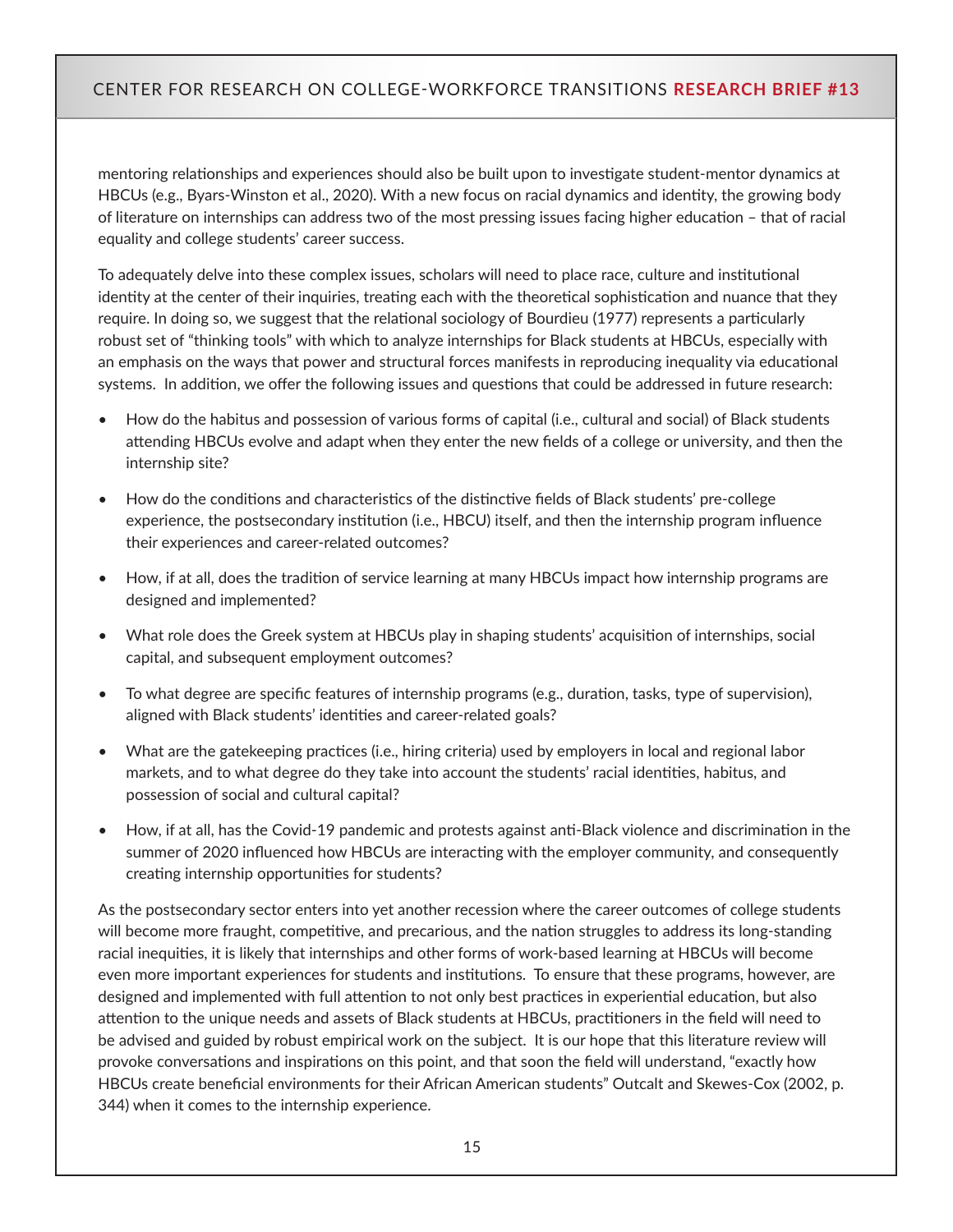## **References**

- Albritton, T. J. (2012). Educating our own: The historical legacy of HBCUs and their relevance for educating a new generation of leaders. *The Urban Review, 44*(3), 311-331.
- Adebayo, A. O., Adekoya, A. A., & Ayadi, O. F. (2001). Historically Black Colleges and Universities (HBCUs) as Agents of Change for The Development of Minority Businesses. *Journal of Black Studies, 32*(2), 166–183.
- Arroyo, A. T., Ericksen, K. S., Walker, J. M., & Aregano, P. E. (2016). Toward an HBCU-based model of learning communities. In C. B. W. Prince & R. L. Ford (Eds.), *Setting a new agenda for student engagement and retention at historically Black colleges and universities* (pp. 80‑95). Hershey, PA: IGI-Global.
- Arroyo, A. T., & Gasman, M. (2014). An HBCU-based educational approach for Black college student success: Toward a framework with implications for all institutions. *American Journal of Education, 121*(1), 57-85.
- Astin, A. W. (1984). Student involvement: A developmental theory for higher education. *Journal of College Student Personnel, 25,* 297-308.
- Augustin, F., & Stumpf, S. (2018). Talent diversity pipeline. *The Journal of Health Administration Education, 35*(3), 313.
- Binder, J. F., Baguley, T., Crook, C., & Miller, F. (2015). The academic value of internships: Benefits across disciplines and student backgrounds. *Contemporary Educational Psychology, 41,* 73-82.
- Boulton, C. (2015). Under the cloak of whiteness: A circuit of culture analysis of opportunity hoarding and colour-blind racism inside US advertising internship programs. tripleC: Communication, Capitalism & Critique. *Open Access Journal for a Global Sustainable Information Society, 13*(2), 390-403.
- Bourdieu, P. (1977). *Outline of a theory of practice.* Cambridge, England: Cambridge University Press.
- Bourdieu, P. (1986). The forms of capital. In J. Richardson (Ed.), *Handbook of theory and research for the sociology of education* (pp. 241–258). New York: Greenwood.
- Bouye, K. E., McCleary, K. J., & Williams, K. B. (2016). Increasing diversity in the health professions: reflections on student pipeline programs. *Journal of healthcare, science and the humanities, 6*(1), 67.
- Bridges, B. K., Kinzie, J., Nelson Laird, T. F., & Kuh, G. D. (2008). Student engagement and student success at historically Black and Hispanic-serving institutions. *Understanding minority-serving institutions,* 217-236.
- Brotherton, P. (2002). Connecting the classroom and the community: Service-learning programs  allow students to apply real world experience with classroom study*. Black Issues in Higher Education, 19,* 5, 20-24.
- Brown, M. C., & Davis, J. E. (2001). The historically Black college as social contract, social capital, and social equalizer. *Peabody Journal of Education, 76*(1), 31-49.
- Busteed, B., & Auter, Z. (2017, November 27). Why colleges should make internships a requirement. Gallup. com.[https://news.gallup.com/opinion/gallup/222497/why-colleges-internships-requirement.aspx.](https://news.gallup.com/opinion/gallup/222497/why-colleges-internships-requirement.aspx)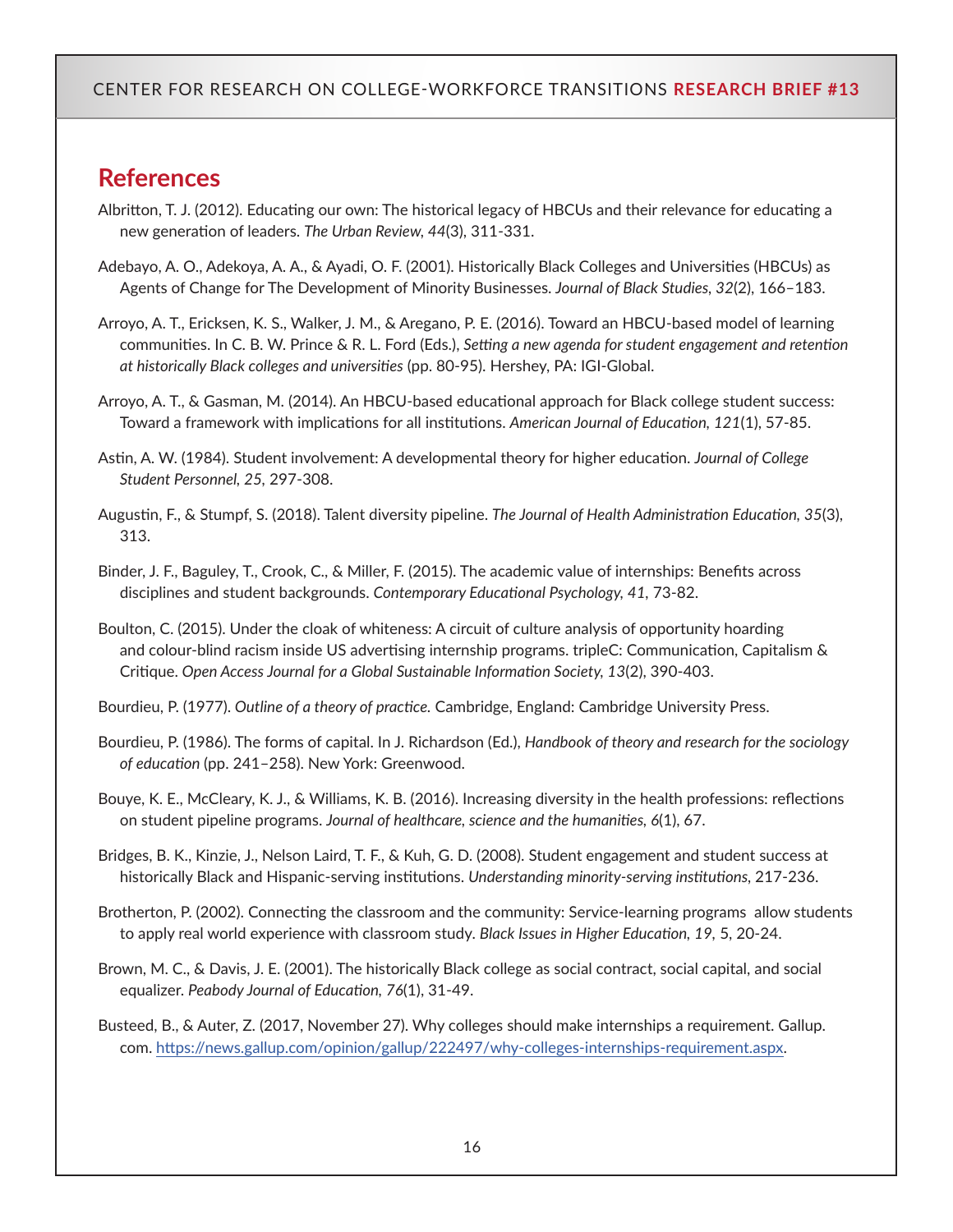- Byars-Winston, A., Leverett, P., Benbow, R. J., Pfund, C., Thayer-Hart, N., & Branchaw, J. (2020). Race and ethnicity in biology research mentoring relationships. *Journal of Diversity in Higher Education, 13*(3), 240–253.
- Cherinka, R., & Prezzama, J. (2015). Innovative approaches to building comprehensive talent pipelines: Helping to grow a strong and diverse professional workforce. *Systemics, Cybernetics and Informatics, 13*(6), 82-86.
- Covington, M. (2017). If not us then who? Exploring the role of HBCUs in increasing Black student engagement in study abroad. *College Student Affairs Leadership, 4*(1), 5.
- Crenshaw, K. (1990). Mapping the margins: Intersectionality, identity politics, and violence against women of color. *Stan. L. Rev., 43,* 1241.
- DiMaggio, P. (1997). Culture and cognition. *Annual Review of Sociology, 23*(1), 263-287.
- Durkheim, E. (1951). *Suicide*. Trans. J. A. Spaulding and G. Simpson, Glencoe, N.J.: The Free Press.
- Ericksen, K. S., & Williamson-Ashe, S. (2019). Holistic justice instruction through high-impact educational practices at Historically Black Colleges and Universities. *Urban Social Work, 3*(S1), S100-S114.
- Ericksen, K. S., Walker, J., Laws, P., Fitzgerald, F., & Burwell, C. (2015). Inventing and Implementing LLCs at an HBCU in One Year: Lessons Learned. *Learning Communities: Research & Practice, 3*(2), 5.
- Fassinger, R. E. (2008). Workplace diversity and public policy: Challenges and opportunities for psychology. *American Psychologist, 63*(4), 252.
- Ferrare, J. J., & Apple, M. W. (2015). Field theory and educational practice: Bourdieu and the pedagogic qualities of local field positions in educational contexts. *Cambridge Journal of Education, 45*(1), 43-59.
- Finley, A., & McNair, T. (2013). *Assessing underserved students' engagement in high-impact practices.* Washington, DC. Association of American Colleges and Universities.
- Flowers, L. (2002). The impact of college racial composition on African American students' academic and social gains: Additional evidence. *Journal of College Student Development, 43*(3), 403-410.
- Gasman, M., & McMickens, T. L. (2010). Liberal or professional education?: The missions of public Black colleges and universities and their impact on the future of African Americans. *Souls, 12*(3), 286-305.
- Gilligan, M. R., Verity, P. G., Cook, C. B., Cook, S. B., Booth, M. G., & Frischer, M. E. (2007). Building a diverse and innovative ocean workforce through collaboration and partnerships that integrate research and education: HBCUs and marine laboratories.*Journal of Geoscience Education, 55*(6), 531–540.
- Harper, S. R., & Quaye, S. J. (2015). Making engagement equitable for students in U.S.higher education. In S. J. Quaye & S. R. Harper (Eds.), *Student engagement in highereducation: Theoretical perspectives and practical approaches for diverse populations* (2nd ed.,pp. 1–14). New York, NY: Routledge.
- Harper, S. R. (2009). Race-conscious student engagement practices and the equitable distribution of enriching educational experiences. *Liberal Education, 95*(4), 38-45.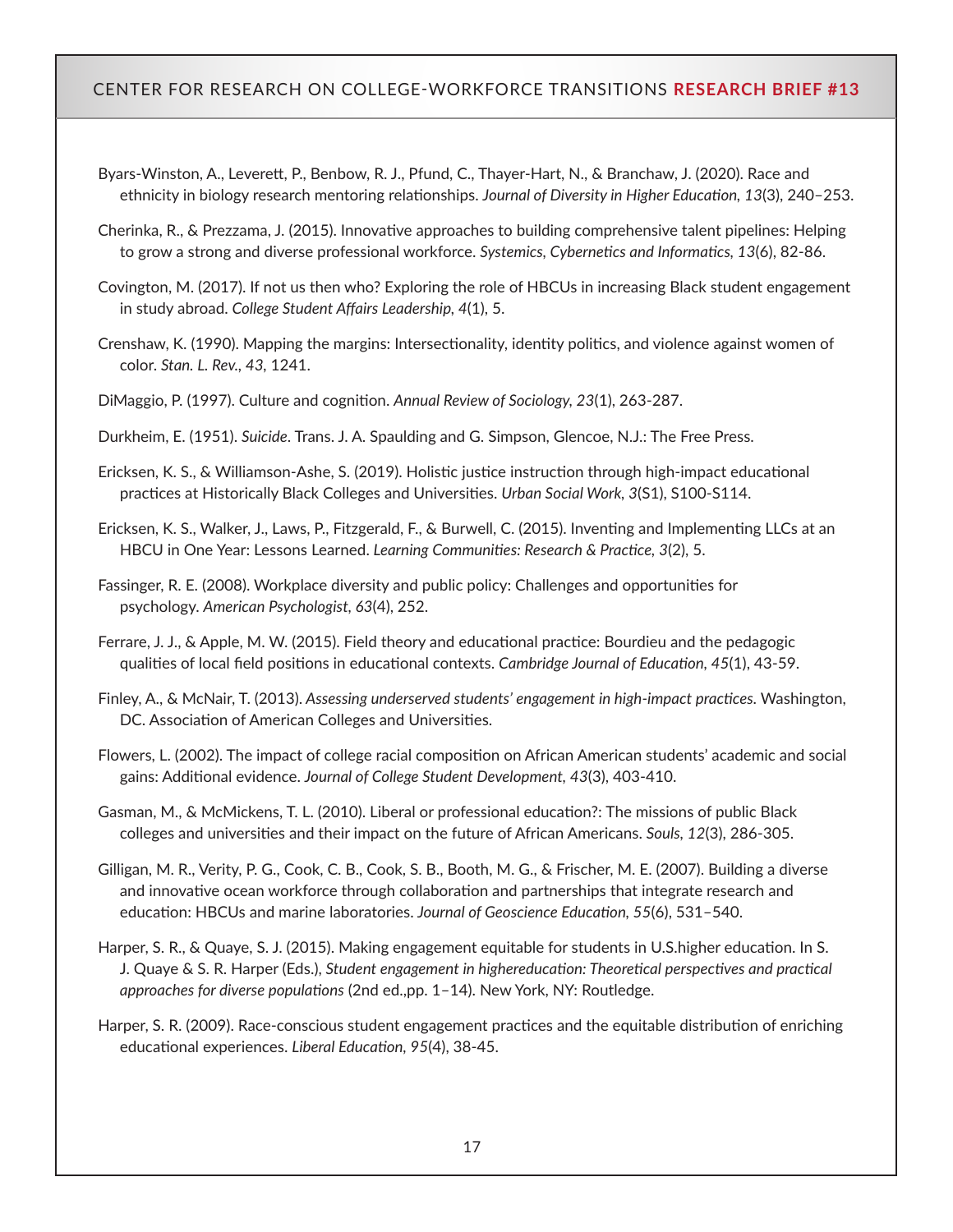- Harper, S. R., Carini, R. M., Bridges, B. K., & Hayek, J. C. (2004). Gender differences in student engagement among African American undergraduates at historically Black colleges and universities.*Journal of College Student Development, 45*(3), 271-284.
- Hendricks, S., & Cartwright, D. J. (2018). A cross-sectional survey of South African psychology interns' perceptions of negative supervision events. *South African Journal of Psychology, 48*(1), 86-98.
- Hilton, A. A., & Felder, P. P. (2014). Why HBCU graduate persistence is important. *Diverse Issues in Higher Education, 31*(22), 18.
- Hoffman, C. M. (1996).*Historically Black Colleges and Universities, 1976-1994.* US Government Printing Office, Superintendent of Documents, Mail Stop: SSOP, Washington, DC 20402-9328.
- Holder, A., Jackson, M. A., & Ponterotto, J. G. (2015). Racial microaggression experiences and coping strategies of Black women in corporate leadership. *Qualitative Psychology, 2*(2), 164.
- Hora, M., Wolfgram, M., Chen, Z., Zhang, J., & Fischer, J. J. (2020). *A sociocultural analysis of internship supervision: Insights from a mixed-methods study of interns at five postsecondary institutions (WCER Working Paper No. 20208).* University of Wisconsin–Madison, Wisconsin Center for Education Research.
- Hunt, V., Layton, D., & Prince, S. (2015). *Diversity matters.* McKinsey & Company. Retrieved from[https://www.](https://www.mckinsey.com/business-functions/organization/our-insights/why-diversity-matters) [mckinsey.com/business-functions/organization/our-insights/why-diversity-matters](https://www.mckinsey.com/business-functions/organization/our-insights/why-diversity-matters)
- Jones, E. B. (2010). An educational administration internship model at one historically black university: A problem-based approach. *Journal of Black Studies, 41*(2), 243-263.
- Kirby, M. D., Fitzgerald, F. M., Marable, R., Eason, A. L., Nicholson, S., & Arroyo, A. T. (2019). Student learning communities: An avenue to academic affairs and student affairs partnerships at Historically Black Colleges and Universities. *New Directions for Student Services, 2019*(167), 11-21.
- Knouse, S. B., Tanner, J. R., & Harris, E. W. (1999). The relation of college internships, college performance, and subsequent job opportunity. *Journal of Employment Counseling, 36*(1), 35-43.
- Kraft, C., Jeske, D., & Bayerlein, L. (2019). *Seeking diversity? Consider virtual internships.*Strategic HR Review.
- Kuh, G. D. (2008). *High-impact educational practices: What they are, who has access to them, and why they matter.* Washington, DC: Association of American Colleges and Universities.
- Lareau, A., & Weininger, E. B. (2003). Cultural capital in educational research: A critical assessment. *Theory and society, 32*(5-6), 567-606.
- Levkoe, C. Z., & Offeh-Gyimah, A. (2020). Race, privilege and the exclusivity of farm internships: Ecological agricultural education and the implications for food movements. *Environment and Planning E: Nature and Space, 3*(2), 580-598.
- Lizardo, O. (2004). The cognitive origins of Bourdieu's habitus. *Journal for the Theory of Social Behaviour, 34*(4), 375-401.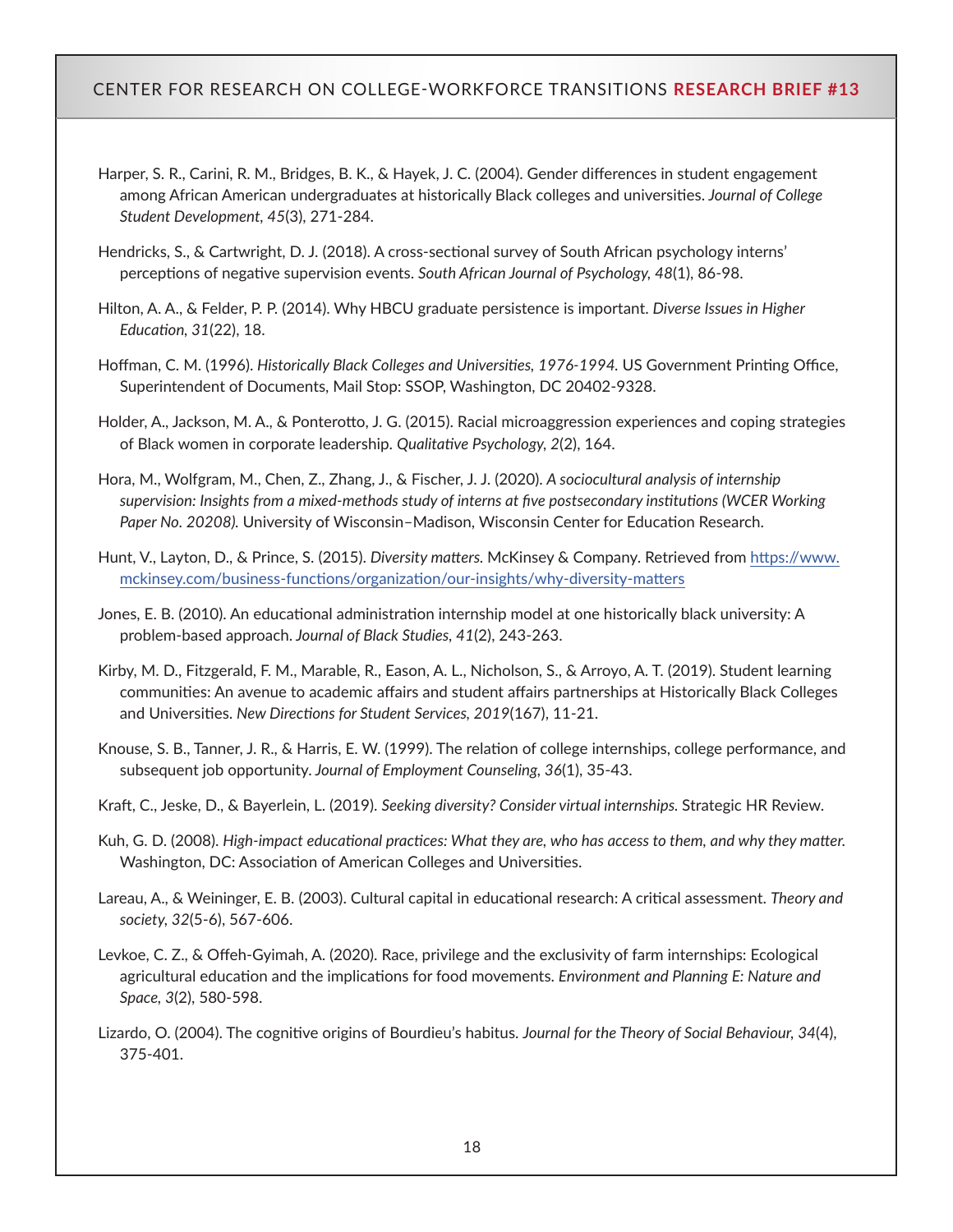- Luecking, R. G. & Fabian, E. S. (2000). Paid internships and employment success for youth in transition. *Career Development for Exceptional Individuals, 23*(2): 205-221.
- Martin, J. (2002). *Organizational culture: Mapping the terrain.* Thousand Oaks, CA: Sage.
- Mason, B. S., Ross, W., Ortega, G., Chambers, M. C., & Parks, M. L. (2016). Can a strategic pipeline initiative increase the number of women and underrepresented minorities in orthopaedic surgery?. *Clinical Orthopaedics and Related Research, 474*(9), 1979-1985.
- Massey, D., & Denton, N. A. (1993). *American apartheid: Segregation and the making of the underclass.* Harvard University Press.
- McHugh, P. P. (2017). The impact of compensation, supervision and work design on internship efficacy: implications for educators, employers and prospective interns. *Journal of Education and Work, 30*(4), 367- 382.
- Mendez, R. G., Torres, J., Ishwad, P., Nicholas Jr, H. B., & Ropelewski, A. (2016, July). Assisting bioinformatics programs at minority institutions: Needs assessment, and lessons learned—a look at an internship program. In *Proceedings of the XSEDE16 Conference on Diversity, Big Data, and Science at Scale*(pp. 1-8).
- Mintz, L. B., Bartels, K. M., & Rideout, C. A. (1995). Training in counseling ethnic minorities and race-based availability of graduate school resources. *Professional Psychology: Research and Practice, 26*(3), 316–321
- Mobley Jr, S. D. (2017). Seeking sanctuary:(Re) Claiming the power of historically Black colleges and universities as places of Black refuge.*International Journal of Qualitative Studies in Education, 30*(10), 1036-1041.
- Museus, S. D. (2014). The culturally engaging campus environments (CECE) model: A new theory of success among racially diverse college student populations. In *Higher education: Handbook of theory and research* (pp. 189-227). Springer, Dordrecht.
- Narayanan, V. K., Olk, P. M., & Fukami, C. V. (2010). Determinants of internship effectiveness: An exploratory model. *Academy of Management Learning & Education, 9*(1), 61-80.
- Nunley, J. M., Pugh, A., Romero, N., & Seals, R. A. (2015). Racial discrimination in the labor market for recent college graduates: Evidence from a field experiment. *The BE Journal of Economic Analysis & Policy, 15*(3), 1093-1125.
- Ocampo, A. C. G., Reyes, M. L., Chen, Y., Restubog, S. L. D., Chih, Y. Y., Chua-Garcia, L., & Guan, P. (2020). The role of internship participation and conscientiousness in developing career adaptability: A five-wave growth mixture model analysis. *Journal of Vocational Behavior,* 103426.
- Omi, M., & Winant, H. (2014). *Racial formation in the United States.* Routledge.
- Outcalt, C. L. & Skewes-Cox, T. E. (2002). Involvement, interaction, and satisfaction: The human environment at HBCUs. *The Review of Higher Education, 25*(3), 331-347.
- Owens, L. James, B. Smith-Lewis, E. & Preston, D. (2020). *CPI Mid-Term Report.* Washington, DC: UNCF Frederick D. Patterson Research Institute.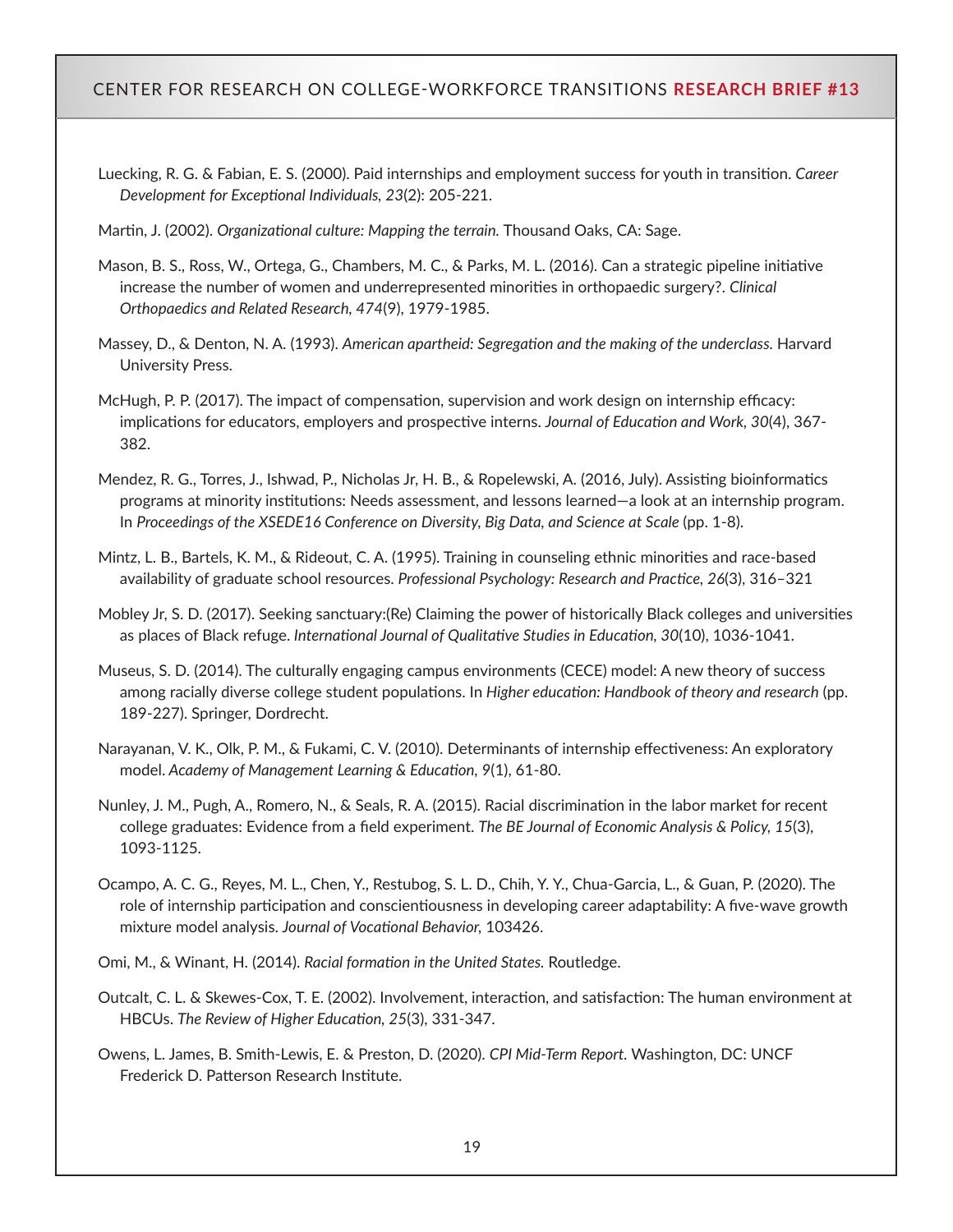- Parker III, E. T., Kilgo, C. A., Sheets, J. K. E., & Pascarella, E. T. (2016). The differential effects of internship participation on end-of-fourth-year GPA by demographic and institutional characteristics.*Journal of College Student Development, 57*(1), 104-109
- Pascarella, E. T., & Terenzini, P. T. (2005). *How college affects students: A third decade of research. Volume 2.*  Jossey-Bass, An Imprint of Wiley. 10475 Crosspoint Blvd, Indianapolis, IN 46256.
- Patterson, G. C., Dunston, Y. L., & Daniels, K. N. (2013). Extreme makeover: Preserving the HBCU mission through service learning pedagogy. *Journal of African American Studies, 17*(2), 154-161.
- Perna, L., Lundy-Wagner, V., Drezner, N. D., Gasman, M., Yoon, S., Bose, E., & Gary, S. (2009). The Contribution of HBCUS to the Preparation of African American Women for Stem Careers: A Case Study. *Research in Higher Education, 50*(1), 1–23.
- Perry, J.L. (2017). *A case study examining a sport and recreation management internship program at a Historically Black university.* Unpublished dissertation. Drexel University.
- Peters, A. W., Tisdale, V. A., & Swinton, D. J. (2019). High-impact educational practices that promote student achievement in STEM. In *Broadening Participation in STEM.* Emerald Publishing Limited.
- Pillay, A. L. (2009). Apartheid and post-apartheid intern clinical psychology training in South Africa. *Psychological Reports, 105*(3), 697-700.
- Quillian, L., Pager, D., Hexel, O., & Midtbøen, A. H. (2017). Meta-analysis of field experiments shows no change in racial discrimination in hiring over time. *Proceedings of the National Academy of Sciences, 114*(41), 10870– 10875.
- Ray, V. (2019). A theory of racialized organizations. *American Sociological Review, 84*(1), 26-53.
- Redd, K. E. (1998). Historically Black colleges and universities: Making a comeback. *New Directions for Higher Education, 1998*(102), 33-43.
- Rios‐Aguilar, C. (2014). The changing context of critical quantitative inquiry. *New Directions for Institutional Research, 2013*(158), 95-107.
- Ro, H. K., Lee, J., Fernandez, F., & Conrad, B. H. (2020). We don't know what they did last summer: Examining relationships among parental education, faculty interaction, and college students' post-first year summer experiences. *Innovative Higher Education,* 1-19.
- Ross, F. K., Wells, J. T., & Clarke, A. T. (2014). A Pipeline for Diversity: Initiative Spearheads Profession Wide Effort to Attract Underrepresented Minorities to Accounting. *Journal of Accountancy, 218*(2), 48.
- Rozman, S. L., & Roberts, G. (2006). Tougaloo College and the HBCU faculty development network: Networking for mutual reinforcement.*Journal of Higher Education Outreach and Engagement, 11*(3), 81-93.
- Saunders, K.M. & Nagle, B.T. (2018). *HBCUs punching above their weight: A state-level analysis of Historically Black College and University enrollment graduation.* Washington, DC: UNCF Frederick D. Patterson Research Institute.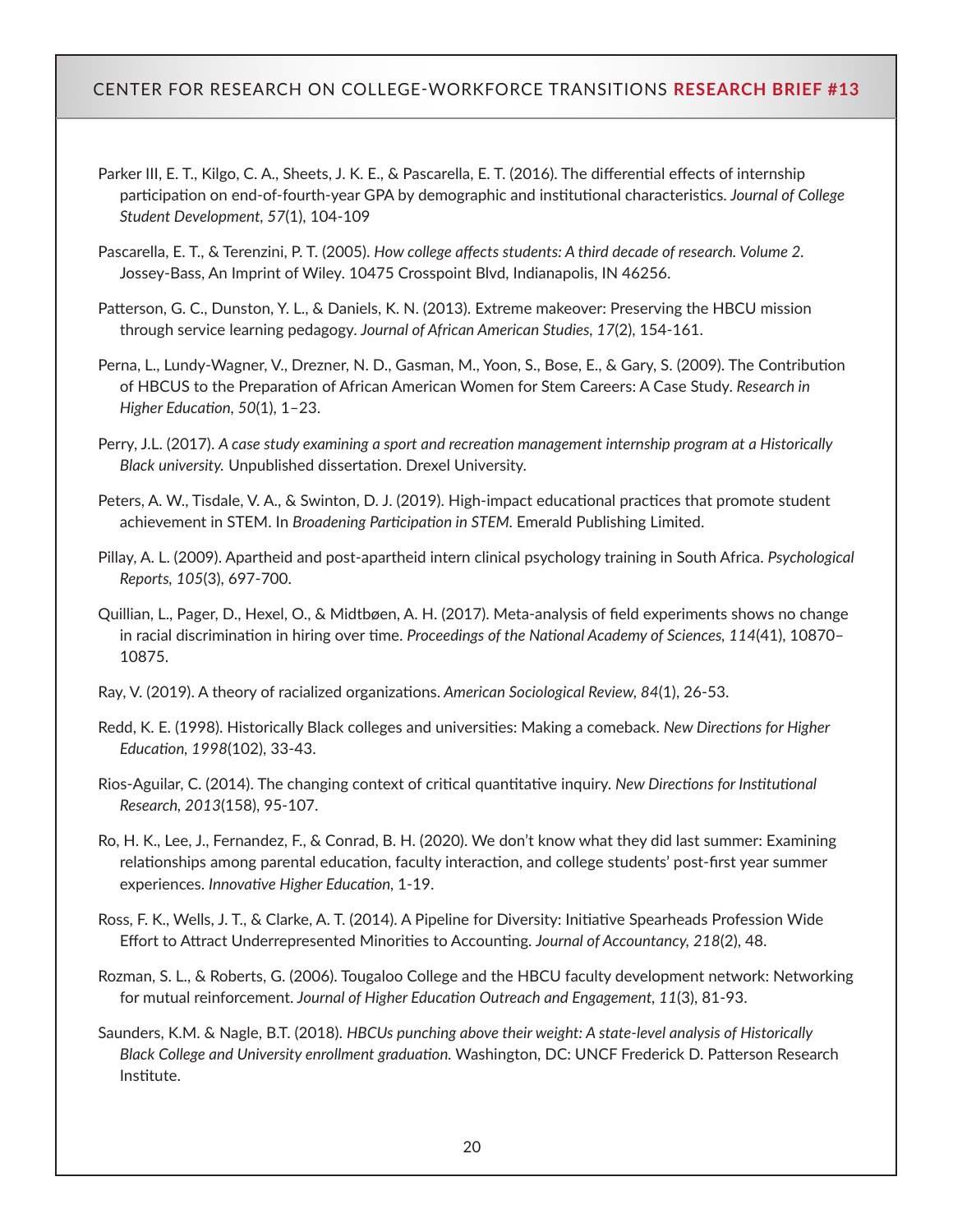- Saunders, K.M., Williams, K.L., & Smith, C. L. (2016). *Fewer resources more debt: Loan debt burdens students at Historically Black Colleges & Universities.* Washington, DC: UNCF Frederick D. Patterson Research Institute.
- Savickas, M. L., Nota, L., Rossier, J., Dauwalder, J., Duarte, M.E., Guichard, J., Soresi, S., Van Esbroeck, R., & Van Vianen, A. (2009). Life designing: A paradigm for career construction in the 21st century. *Journal of Vocational Behavior 75*(3), 239-250.
- Shade, L. R., & Jacobson, J. (2015). Hungry for the job: gender, unpaid internships, and the creative industries. *The Sociological Review, 63,* 188-205.
- Silva, A. (2020). Unpaid internships and equality of opportunity: a pseudo-panel analysis of UN data. *Applied Economics Letters,* 1-5.
- Strauss, C., & Quinn, N. (1997)*. A cognitive theory of cultural meaning.* Cambridge, UK: Cambridge University Press.
- Strayhorn, T.L. (2020). Measuring the influence of internship participation on Black business majors' academic performance at Historically Black Colleges and Universities. *Journal of African-American Studies* (2020). <https://doi.org/10.1007/s12111-020-09501-7>
- Strayhorn, T. L. (2019). Sense of belonging and student success at Historically Black Colleges and Universities: A key to strategic enrollment management and institutional transformation. In *Examining Student Retention and Engagement Strategies at Historically Black Colleges and Universities* (pp. 32-52). IGI Global.
- Swan, E. (2015). The internship class: Subjectivity and inequalities—Gender, race and class. *Handbook of Gendered Careers in Management: Getting in, Getting on, Getting out,* 30-43.
- Sweitzer, H. F., & King, M. A. (2013). Stages of an internship re-visited: Facilitating learning and development through engagement. *Journal of Human Services, 33*(1), 56-72.
- Tierney, W. G. (1999). Models of minority college-going and retention: Cultural integrity versus cultural suicide. *Journal of Negro Education,* 80-91.
- Tierney, W. G. (1992). An anthropological analysis of student participation in college. *The Journal of Higher Education, 63*(6), 603-618.
- Tinto, V. (1993). *Leaving college: Rethinking the causes and cures of student attrition* (2nd ed.). Chicago: University of Chicago Press.
- Tomlinson, M., & Holmes, L. (Eds.). (2016). *Graduate employability in context: Theory research and debate.* London, UK: Palgrave MacMillan.
- United Negro College Fund (2016). UNCF launches \$50m career pathways initiative to support HBCUs. Accessed at: <https://uncf.org/the-latest/uncf-launches-50m-career-pathways-initiative-to-support-hbcus>
- Van Gennep, A. (1960). *The Rites of Passage.* Trans. M. Vizedon and G. Caffee, Chicago: University of Chicago Press.